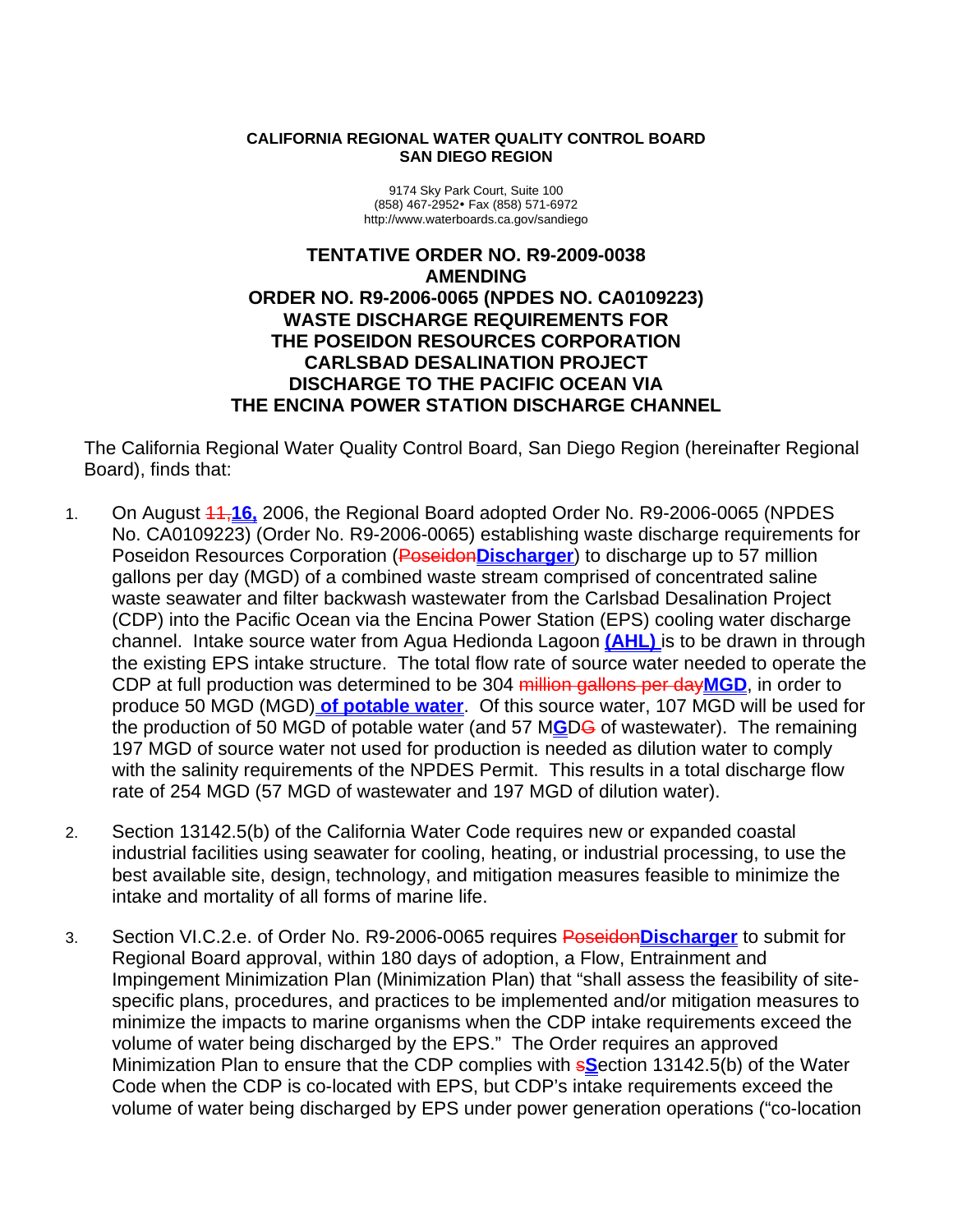operation for CDP benefit"). Co-location operation for CDP benefit can occur under conditions **:** (1) when EPS is temporarily shut down or (2) when EPS is operating but its discharge volume is not sufficient to meet CDP's intake requirements.

- 4. If EPS permanently ceases operations and the Discharger proposes to independently operate the existing EPS seawater intake and outfall for the benefit of the CDP ("standalone operation"), it will be necessary to evaluate whether, under those conditions, the CDP complies with the requirements of Water Code s**S**ection 13142.5(b). Additional review will be necessary in part because under stand-alone operations, the Discharger will may have more flexibility in how it operates**accesses** the **EPS** intake structure and outfall**,** and additional and/or better design and technology features may be feasible. **become feasible. The Discharger will be required to submit a new Report of Waste Discharge to the Regional Board for authorization to operate in stand-alone mode, and shall seek review under Section 13142.5(b) for such stand-alone operation with permanent shutdown of the EPS facility, within 90 days after EPS provides written notice to the California Independent System Operator of its intent to shut down permanently all of its generating units.** 
	- **5. It is possible that under prolonged, but not permanent, EPS shutdown, additional design or technology features to further reduce intake and mortality of marine life could become available and feasible. The Discharger will be required to submit a technical report to the Executive Officer evaluating the feasibility of any additional design or technology features within 45 days of being notified by EPS that all generating units will be non-operational for power production without seawater intake for these units and unavailable to be called upon by the California Independent System Operator to produce power for a period of 180 consecutive days or more. If the Discharger identifies additional measures that could be implemented under such conditions, the Discharger will be required to implement them as soon as reasonably practicable for the duration of the prolonged period of temporary shutdown.**
- **6.** 5. On February 13, 2007, the Discharger submitted a draft Minimization Plan dated February 12, 2007, intended to comply with Order R9-2006-0065. On June 29, 2007, in response to Regional Board **staff's** and interested persons' comments, the Discharger submitted a revised Minimization Plan, dated June 1, 2007. The Regional Board staff reviewed the revised Minimization Plan, and in a letter dated February 19, 2008, informed the Discharger that the revised Minimization Plan was incomplete and included**provided** a detailed listing of items that needed to be addressed before the Regional Board could approve the revised Minimization Plan.
- **7.** 6. On March 7, 2008, the Discharger submitted an updated version of the revised Minimization Plan, dated March 6, 2008.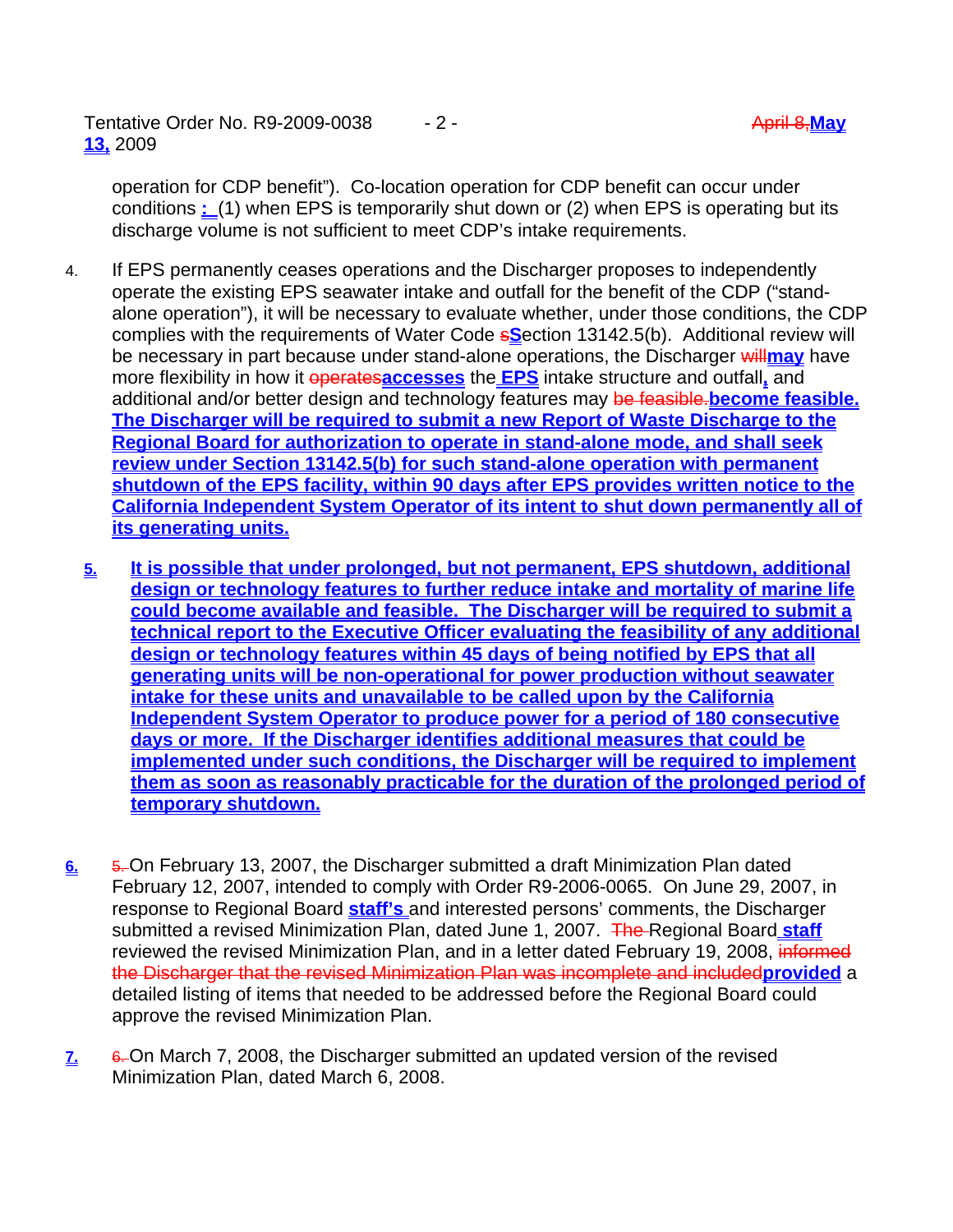Tentative Order No. R9-2009-0038 - 3 - April 8,**May 13,** 2009

- **8.** 7. On April 9, 2008, in a public meeting, the Regional Board adopted Resolution No. R9- 2008-0039. The Regional Board determined that**0039, conditionally approving** the revised Minimization Plan-did not satisfy all of the requirements in Section VI.C.2.e. of Order No. R9-2006-0065, but conditionally approved the Plan**,** subject to the conditions (1) that within six months, the Discharger submit an amended Minimization Plan that includes a specific proposal for mitigation of the impacts, by impingement and entrainment upon marine organisms resulting from the intake of seawater from Agua Hedionda Lagoon and (2) that the amended Plan address the items outlined in the February 19, 2008 letter to Poseidon**Discharger** and the following additional concerns:
	- **(1)** a) Identification of impacts from impingement and entrainment;
	- **(2)** b) Adequate monitoring data to determine the impacts from impingement and entrainment;
	- **(3)** c) Coordination among participating agencies for the amendment of the Plan as required by Section 13225 of the California Water Code;
	- **(4)** d) Adequacy of mitigation; and
	- **(5)** e) Commitment to fully implement the amendment to the Plan.
- **9. On May 1, 2008, an interagency meeting was held to determine mitigation options for the CDP. In addition to Coastal Commission and Regional Board staff, attendees included staff representatives from:**
	- **(a) California Department of Fish and Game**
	- **(b) California State Lands Commission**
	- **(c) California Department of Transportation**
	- **(d) City of Carlsbad**
	- **(e) City of Vista**
	- **(f) U.S. Fish and Wildlife Service**
	- 8. On November 18, 2008, the Regional Board received an amendment to the March 6, 2008, Minimization Plan. The amendment was titled

**During the subsequent weeks, the Discharger cooperated with the participating agencies to develop** the Marine Life Mitigation Plan and was dated November 14, 2008 (MLMP). The MLMP was intended to satisfy the conditions in Resolution No. R9-2008- 0039. In a letter dated December 2, 2008, the Executive Officer informed the Discharger that the amended Plan did not satisfy the requirements established in Resolution No. R9- 2008-0039 since it did not propose a specific mitigation site or specific proposal for mitigation at an identified site. The amendment to the Plan also did not fully address the issues raised in the Regional Board's February 19, 2008 letter, and was submitted past the due date of October 6, 2008. On December 9, 2008, the Discharger submitted a response to the December 2, 2008 letter disagreeing and asserting that the amendment to the Plan and previous submittals satisfied the Regional Board's conditions set forth in Resolution No. R9-2008-0039.

 **(MLMP) and, on July 3, 2008, the Discharger submitted the first draft of the MLMP**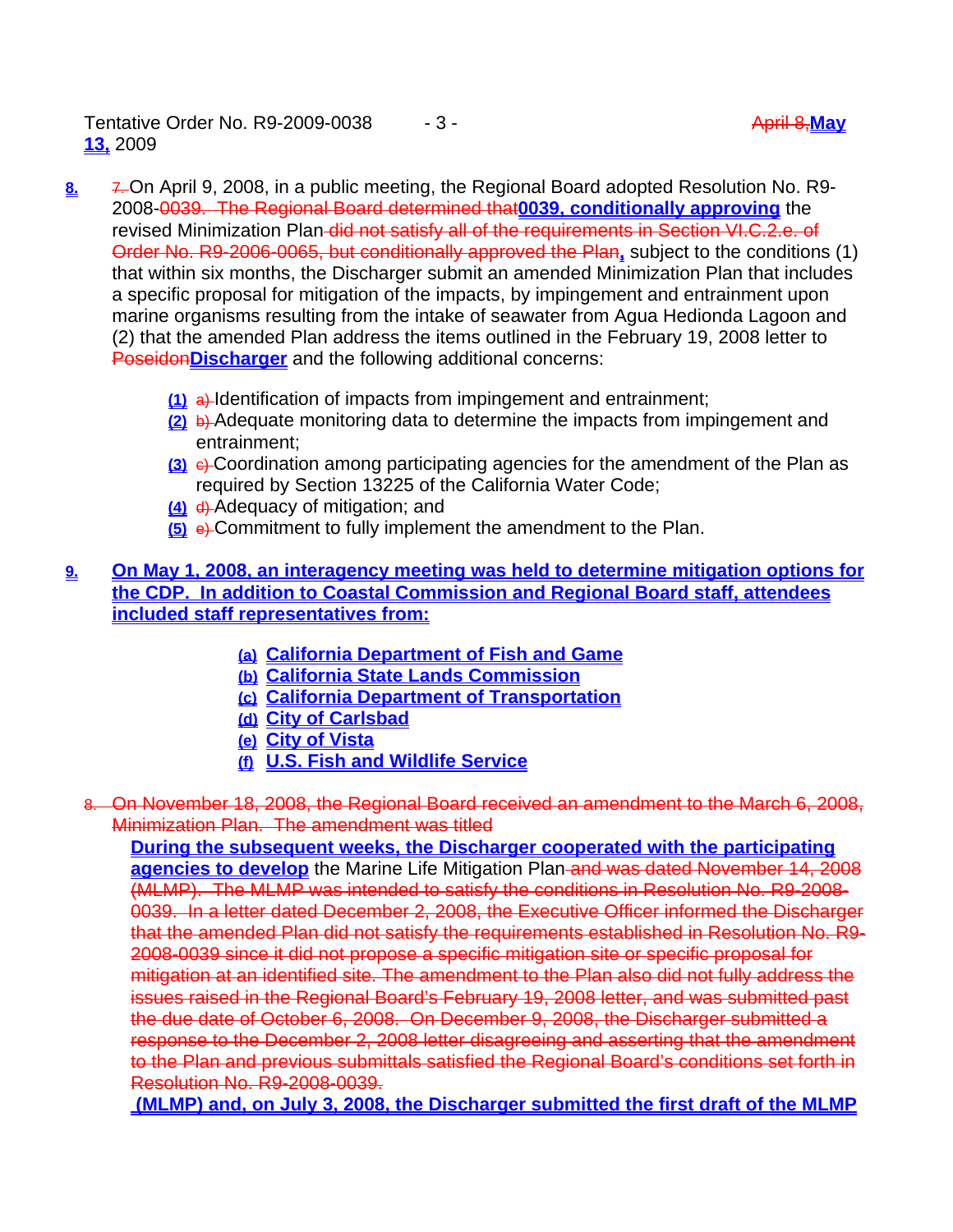Tentative Order No. R9-2009-0038  $-4$  - April 8, May and April 8, May **13,** 2009

**to Coastal Commission staff. On July 7, 2008, Coastal Commission staff forwarded the draft MLMP to staff at the various participating agencies, including the Executive Officer of the Regional Board. On August 2, 2008, in response to Coastal Commission staff comment, the Discharger submitted a revised MLMP. On August 6, 2008, the Coastal Commission held a hearing to consider the MLMP. Regional Board staff attended this hearing. The Coastal Commission approved the MLMP and directed its staff to work with the Discharger to finalize the language of the plan. On or about September 17, 2008, the CDP's Project Manager, Peter MacLaggan, met with the Executive Officer and notified him that final language of the MLMP was unlikely to be available before October 8, 2008 because of the time required in the interagency process. On or about November 7, 2008, the Coastal Commission staff and the Discharger reached agreement on the final language of the MLMP.**

- **10. On November 14, 2008, the Discharger submitted to the Regional Board the MLMP as the proposed amendment to the March 6, 2008 Minimization Plan to satisfy the conditions in Resolution No. R9-2008-0039.**
- **11.** 9. On February 11, 2009, in a public meeting, the Regional Board was scheduled to consider whether the MLMP satisfied the conditions established in Resolution No. R9- 2008-0039 or whether **any** failure to satisfy the conditions rendered the Resolution inoperative by its own terms. At the commencement of the meeting, the Executive Officer identified a list of outstanding issues concerning the March 6, 2008 Minimization Plan, as supplemented by the MLMP. The outstanding issues were identified as follows: "(1) Placing Regional Water Board and its Executive Officer on equal footing, including funding, with Coastal Commission and its Executive Director, in the MLMP, while minimizing redundancies (e.g., only one Scientific Advisory Panel). Details**, with details** of **a** dispute resolution process to be worked out; (2) Reducing the number of sites to five, in consultation with the Coastal Commission, with the existing proviso that other sites within the Regional Board boundaries could be added.; (3) Poseidon to provide the flowproportioned calculations for Poseidon's impacts due to impingement, to help support the Board's determination that these impacts are *de minimis*.; and (4) Poseidon to provide a consolidated set of all requirements imposed to date by the various agencies."
- **12.** 10. The Regional Board heard public comment at the February 11, 2009 hearing, but with the concurrence of the Discharger, continued the matter to its April 8, 2009 meeting. The Regional Board directed staff to work with the Discharger to expeditiously address the list of the outstanding issues identified by the Executive Officer and further directed staff to prepare for Regional Board consideration a resolution or order approving the Flow, Entrainment, and Impingement Minimization Plan required by Order No. R9-2006-0065.
- **13.** 11. Following the February 11, 2009 meeting, Regional Board staff and the Discharger met on numerous occasions to address**discuss** the outstanding issues **on numerous occasions**. On March 9, 2009,**2009** the Discharger submitted a further revised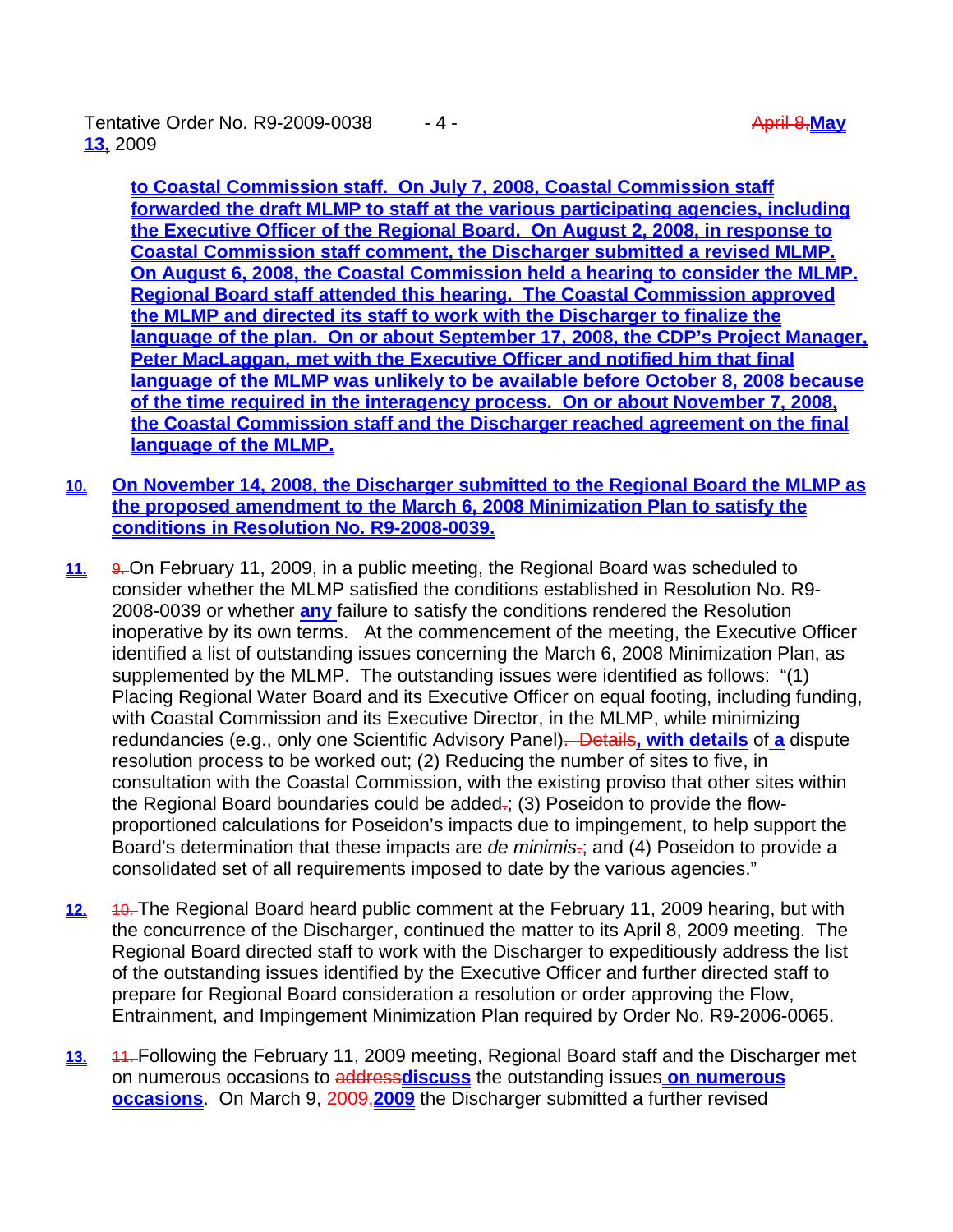Tentative Order No. R9-2009-0038 - 5 - April 8, May **13,** 2009

Minimization Plan, including the MLMP, for **the** Regional Board**'s** consideration. This version of the Minimization Plan is**On March 27, 2009, the Discharger submitted revisions to the March 9, 2009 Minimization Plan. The March 9, 2009 Minimization Plan, as revised on March 27, is hereinafter** referred to herein as the March 9,27, 2009 Minimization Plan.

**14.** 12. The Regional Board reviewed the March 9,**27,** 2009 Minimization Plan to determine whether its implementation will result in the "use [of] the best available site, design, technology, and mitigation measures feasible to minimize the intake and mortality of all forms of marine life" under co-location operation for CDP benefit.

# **SITE**

- **15.** 13. Chapter 2 of the March 9,**27,** 2009 Minimization Plan addresses identification of the best available site feasible for the CDP to minimize the intake and mortality of marine life-under conditions of co-location operation for CDP benefit.
- **16. The CDP will be co-located with EPS and use EPS's existing intake and discharge facilities, which draw cooling water from AHL and discharge into the Pacific Ocean.**
- **17. The CDP has four fundamental project objectives: (1) to provide a local and reliable source of potable water not subject to variations of drought or political or legal constraints; (2) to reduce local dependence on imported water; (3) to provide water at or below the cost of imported water supplies; and (4) to meet the CDP's planned contribution of desalinated water as a component of satisfying regional water supply planning goals.**
- **18. Co-locating the CDP with EPS allows the CDP to use the existing EPS intake and discharge facilities. Using EPS's existing intake and discharge facilities allows the CDP to minimize the intake and mortality of marine life by reducing the amount of source water required to be withdrawn directly from AHL for desalination purposes by the amount of water discharged by EPS.**
- **19. By co-locating with the EPS, the CDP will use the wastewater stream discharged by the EPS as its first source of water. The discharge of the EPS wastewater to the Pacific Ocean is subject to R9-2006-0043, a NPDES permit issued to Cabrillo Power I LLC by the Regional Board. The Discharger's proposed beneficial reuse of EPS's discharge water is a form of conservation of water resources through water recycling expressly encouraged by the State of California (see, e.g., Water Code Section 461), and has the added benefit of reducing the amount of EPS wastewater discharged under R9-2006-0043.**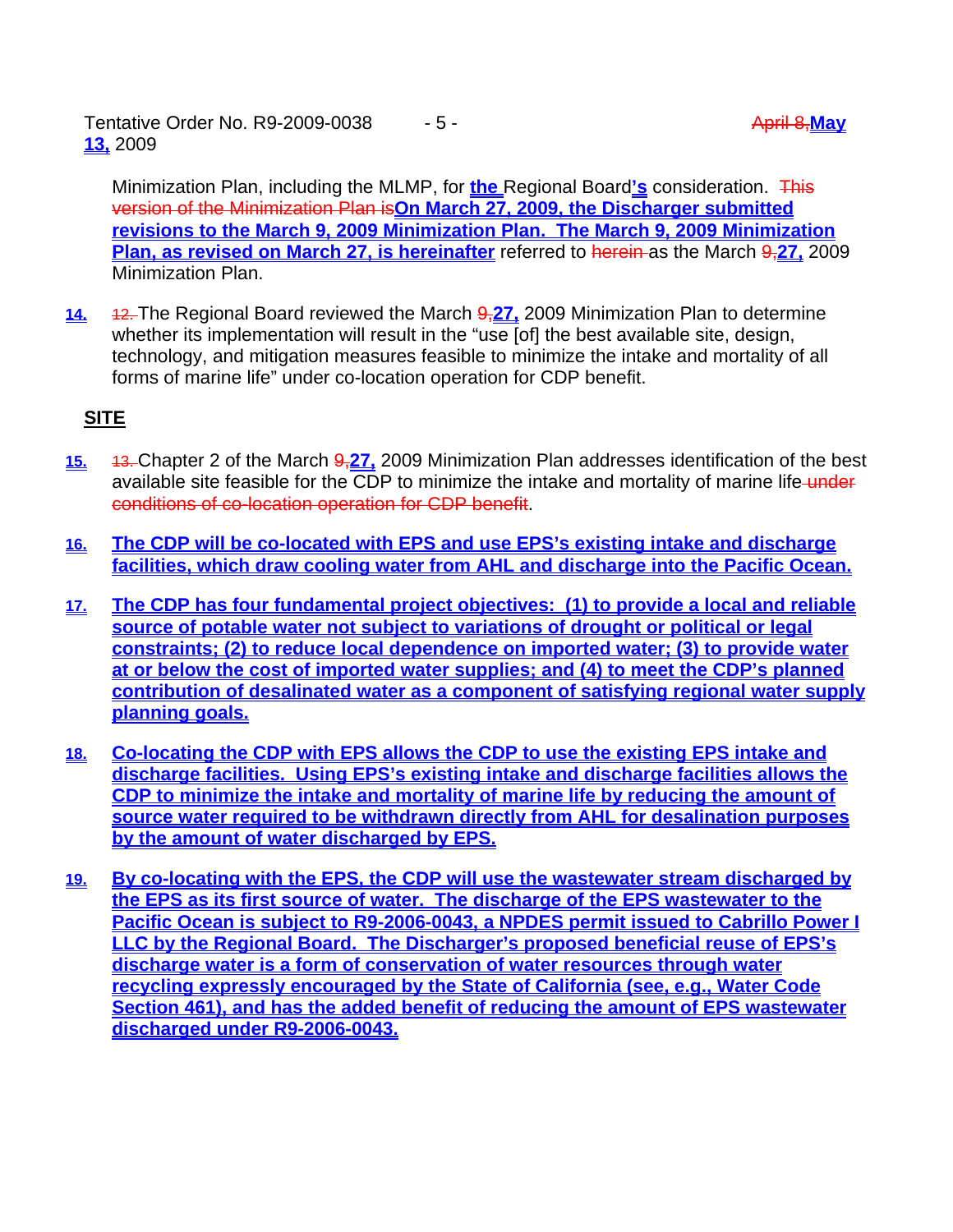Tentative Order No. R9-2009-0038  $-6$  - April 8, May and April 8, May **April 8, May 13,** 2009

- **20. Using the existing EPS intake and discharge facilities also eliminates the need for new construction of a major intake system and discharge facilities, with necessarily associated environmental and economic costs.**
- **21.** 14. The Discharger**Board, through its review and approval of the March 27, 2009 Minimization Plan, has** evaluated three **alternative** sites in the City of Carlsbad that would accommodate a large**the proposed** desalination project. These sites include (1) other locations on the EPS property, (2) the Encina Water Pollution Control Facility, and (3) the Maerkle Reservoir.
- **22.** 15. The Discharger concluded that all**These** three alternatives were**have been** found **by the Regional Board** to be infeasible for the following reasons:
	- **(1)** (1) Other locations within the Encina Power Station property: Alternative sites within the EPS property were**are** infeasible because the power plant owner has reserved the remaining portion of the site to accommodate future power plant modifications, upgrades**,** or construction of new power plant facilities**.**
	- **(2)** (2) Encina Water Pollution Control Facility: This site could only accommodate a desalination plant with a 10 MGD production capacity, due to the outfall constraints. Use of this site would also require the construction of an intake pipeline to convey source water from the power plant cooling canal; and**.**
	- **(3)** (3) Maerkle Reservoir: The public rights-of-way between the reservoir and the Pacific Ocean do not have sufficient space to accommodate an intake pipeline and concentrate line. Use of this site would also require the pumping of over 100 MGD of seawater to an elevation of 531 feet (compared to 70 feet at the proposed site) for processing. This area has also been zoned as "Open Space."
- **23.** 16. The Project EIR, certified by the City of Carlsbad on June 13, 2006, evaluated only alternative 2 above, and concluded **that** the Encina Water Pollution Control Facility site would not be as effective as the proposed locationsite in satisfying the objectives of the project. The EIR did not evaluate other locations within the EPS since other locations within the EPS were determined to be substantially the same as the proposed site.
	- 17. The Discharger concludes that the proposed location for the CDP at the EPS (as previously approved by the Regional Board in NPDES Permit No. R9-2006-0065) is the best available site for the Project because there are no feasible and less environmentally damaging alternative locations.
- 24. 48. The EPS site is the only site in reasonable proximity to the existing seawater intake and outfall, and to key delivery points of the water distribution system of the City of Carlsbad, the largest user of proposed desalinated water anticipated by the Discharger. The use of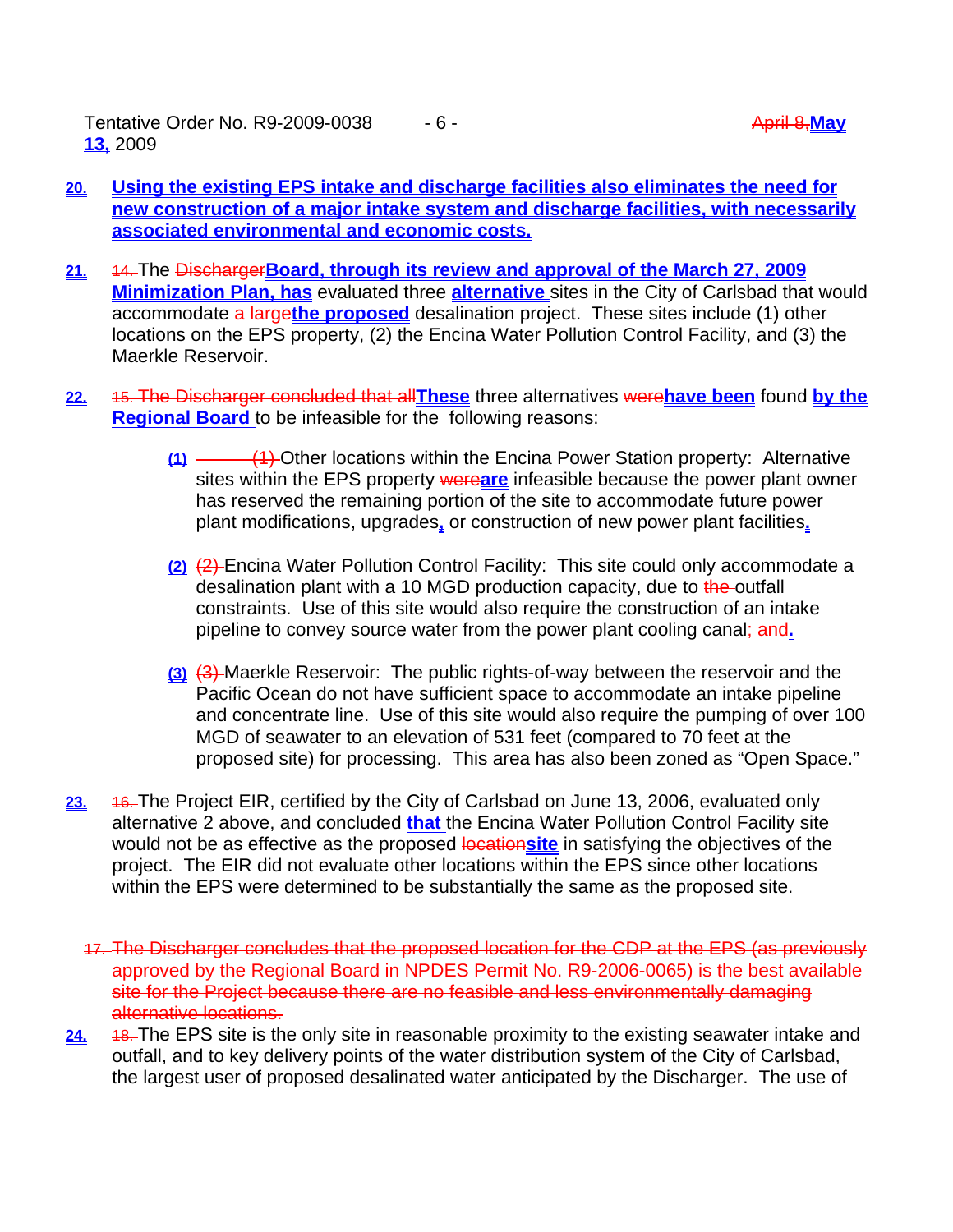Tentative Order No. R9-2009-0038 - 7 - April 8,**May 13,** 2009

existing intake and discharge facilities at the EPS site avoids construction of a major new intake system and discharge facilities.

- 19. Under the scenario proposed in the Discharger's Report of Waste Discharge for Order No. R9-2006-0065 as described in Section II.B. of that Order, there are no better alternative and feasible sites available for the CDP.
- **25. Further and more detailed findings of the Regional Board on site are in Attachment A to this Order, Supplemental Findings of Regional Board for Order No. R9-2009-0038.**
- **26. The Regional Board finds that there are no better available, feasible and less environmentally damaging alternative sites to the proposed site for the CDP at the EPS (as previously approved by the Regional Board in NPDES Permit No. R9-2006- 0065). Pursuant to Water Code Section 13142.5(b), the Board finds that the proposed site is the best available site feasible that can be used to minimize the intake and mortality of all forms of marine life.**

# **DESIGN**

- **27.** 20. Chapter 3 of the March 9,**27,** 2009 Minimization Plan addresses identification of the best available design feasible to minimize the intake and mortality of marine life under colocation operation for CDP benefit.
- **28.** 21. A key feature of the proposed design is the direct connection of the desalination plant intake and discharge facilities to the discharge canal of the power generation plant. This approach allows the CDP to use the power plant cooling water as both source water for the seawater desalination plant and as a blending water to reduce the salinity of the desalination plant concentrate prior to the discharge to the ocean. Under the conditions of co-location with the EPS, however, Poseidon**Discharger** has little control over the intake structure.
- **29.** 22. When EPS is producing power and is discharging 304 MGD or more of seawater for once-through cooling, the March 9, 2009 Minimization Plan concludes that the proposed desalination plant operation would cause a *de minimis* increase in entrainment and impingement of marine organisms. Under conditions of co-location operation for CDP benefit, the Discharger must comply with Water Code s**S**ection 13142.5(b) and use best available design feasible to minimize incremental increases in intake and mortality of marine life for operation under these conditions. Based on flow data submitted by the Discharger, the EPS would have provided **approximately** 89% of the CDP**'s** required flow in 2008**2008,** indicating that the CDP would have been responsible for minimizing intake and mortality of the additional **approximately** 11% increment in impacts from EPS operations conducted for the benefit of **the** CDP. The March 9,**27,** 2009 Minimization Plan concludes that under this condition, direct use of the EPS discharge and variable frequency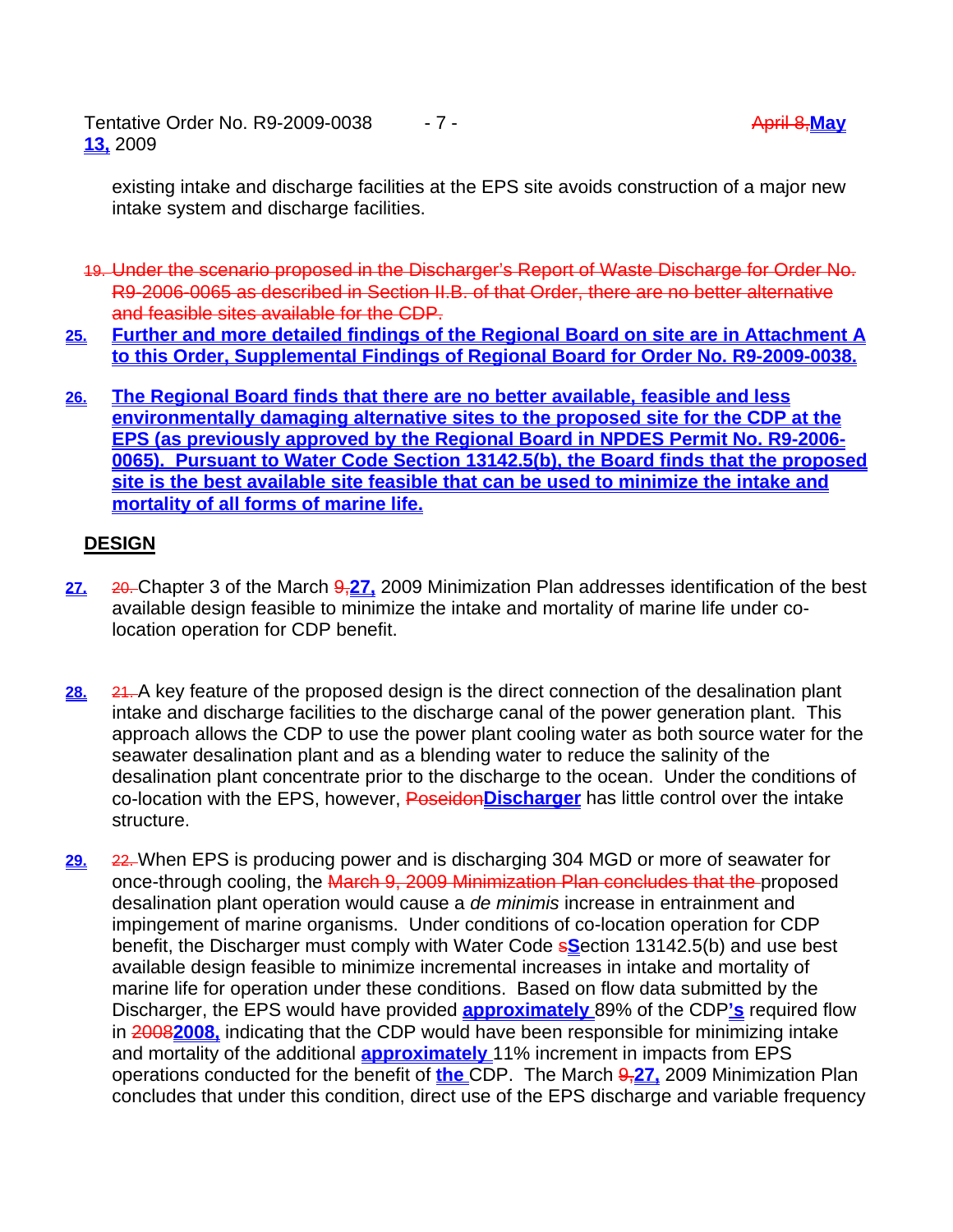Tentative Order No. R9-2009-0038 - 8 - April 8, May **April 8, May 13,** 2009

drives on the desalination plant intake pumps will result in a substantial reduction in intake and mortality of marine life.

- **30.** 23. The March 9,**27,** 2009 Minimization Plan also concludes that additional design features will be employed to minimize intake and mortality of marine life when EPS is temporarily shut down. The CDP must comply with the best available design **feasible** requirement in Water Code s**S**ection 13142.5(b) when EPS is operating for the benefit of CDP (whether EPS is temporarily shut down or not otherwise discharging sufficient volume of water to meet CDP's operational needs). Features that will be incorporated in the desalination plant design to reduce impingement, entrainment, and flow collection when EPS is temporarily shut down include operation of a modified (EPS) pump configuration to reduce both inlet (bar racks) and fine screen velocity, and ambient temperature processing. While the percentage of time EPS is temporarily shut down has not been predicted and the Discharger has not quantified the expected reduction in impingement and entrainment during operation under these conditions, it is reasonable to conclude that reductions in impingement and entrainment will occur when CDP implements these features.
- **31.** 24. Available information shows that under the conditions of co-location operation for CDP's benefit, the Discharger has little control over the intake structure and the corresponding intake pumps. Under the conditions of co-location operation, the existing intake meets the best available design criteria-feasible. The Regional Board finds that the proposed **design for CDP operations is the best available design feasible under co-location operation for the benefit of CDP.**
- **32. Further and more detailed findings on design are in Attachment A, Detailed Findings of Regional Board for Order No. R9-2009-0038.**
- **33.** 25. The Discharger indicates that the design features it will use under limited co-location operations would also serve as best available design **feasible** under stand-alone conditions. As indicated above, the Regional Board is not considering the adequacy of design alternatives for stand-alone operating conditions at this time. Once EPS permanently shuts down and the CDP is operated as on **a** stand-alone basis, the Discharger will have more flexibility in design implementation. It will be appropriate to undertake additional evaluation under CWC section**Section** 13142.5**(b)** at that time to determine whether any additional and/or superior design features are feasible for CDP stand-alone operations.
- **34. Pursuant to Water Code Section 13142.5(b), the Board finds that the proposed design is the best available design feasible under co-location operation for the benefit of CDP that can be used to minimize the intake and mortality of all forms of marine life**

# **TECHNOLOGY**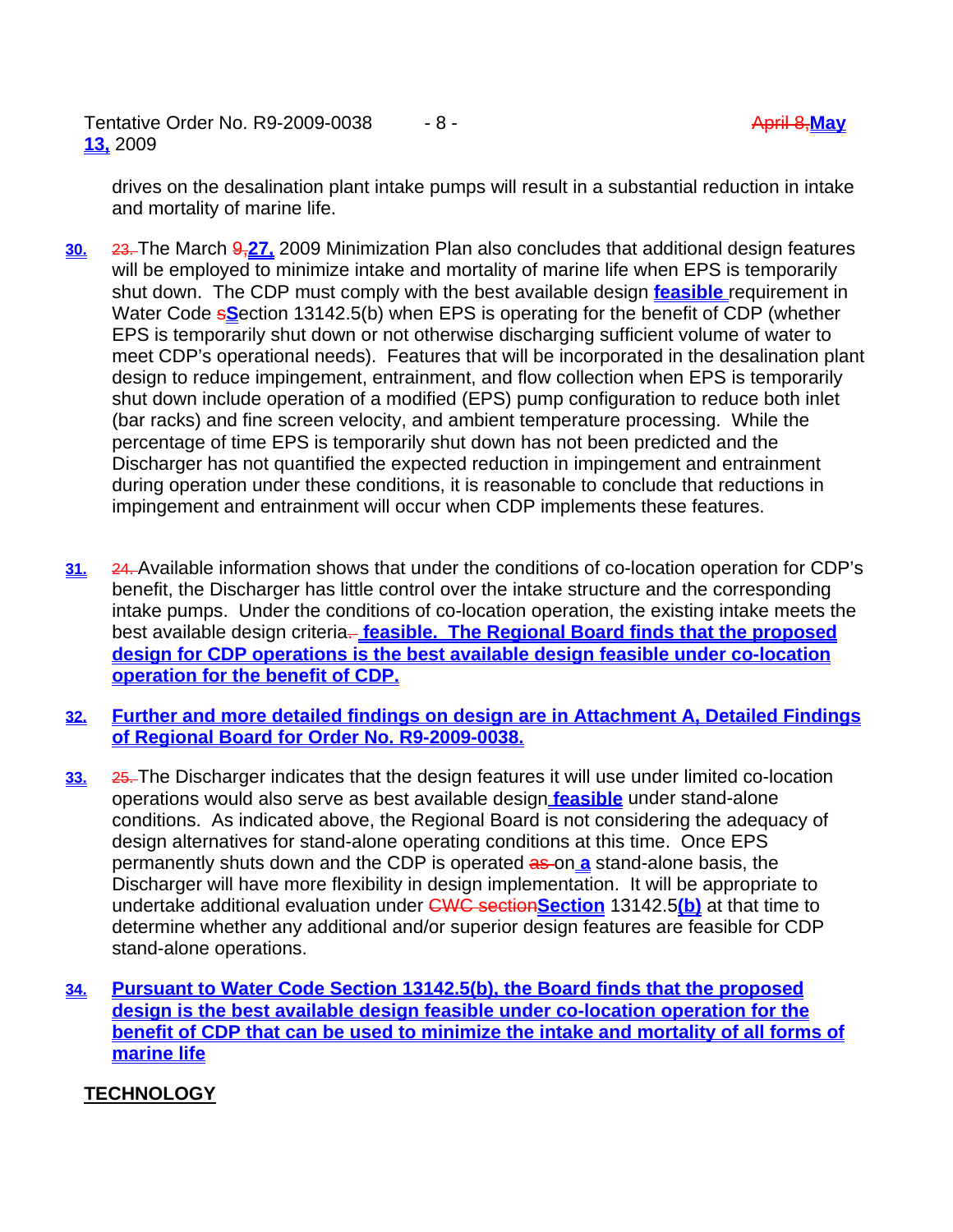Tentative Order No. R9-2009-0038 - 9 - April 8, May and April 8, May and April 8, May and April 8, May and April 8, May and April 8, May and April 8, May and April 8, May and April 8, May and April 8, May and April 8, May **13,** 2009

- **35.** 26. Chapter 4 of the March 9,**27,** 2009 Minimization Plan addresses identification of the best available technology feasible to minimize the intake and mortality of marine life under colocation operation for the CDP's benefit.
- **36.** 27. Because CDP will be co-located with the EPS, technological modifications to the existing intake channel to minimize the intake and mortality of marine life must be compatible with both EPS's and CDP's operations. In addition, the Amendment of Lease PRC 8727.1 [State Lands Commission lease with Cabrillo Power LLC I (EPS operator)] to authorize CDP's use of the intake and outfall recognized that entrainment and impingement minimization measures cannot interfere with, or interrupt ongoing power plant operations.
- **37.** 28. The Discharger**Board, through its review and approval of the March 27, 2009 Minimization Plan, has** analyzed and investigated a number of alternative seawater intake, screening, and treatment technologies prior to selecting the desalination plant intake, **intake** screening, and seawater treatment technologies planned for the CDP. The discharger concluded that when**When** economic, environmental and technological factors are taken into account, the power plant intake**,** screening**, and treatment** alternatives are not capable of being accomplished in a successful manner within a reasonable period of time.
- **38.** 29. The Discharger**Board, through its review and approval of the March 27, 2009 Minimization Plan, has** analyzed the following intake alternatives: (1) Subsurface intake (vertical and horizontal beach wells, slant wells, and infiltration galleries); (2) new open ocean intake; (3) Modifications to the existing power plant intake system; and (4) Installation of variable frequency drives (VFDs) on seawater intake pumps.
	- **39.** 30. The Discharger**Board, through its review and approval of the March 27, 2009 Minimization Plan, has** compared screening technologies to identify the best available technology feasible including: (1) Fish net, acoustic and air bubble barriers upstream of the existing intake inlet mouth; (2) New screening technologies to replace the existing inlet screens (bar racks); and (3) fine vertical traveling screens.
	- **40.** 31. The Discharger concluded that implementation**Implementation** of the alternatives associated with the modification of the existing power plant intake and **intake** screening facilities were**are** infeasible because they would interfere with, or interrupt, power plant scheduled operations. The Discharger also concluded that taking**Taking** into account economic, environmental and technological factors, the power plant intake **and intake**  screening alternatives are not capable of being accomplished in a successful manner within a reasonable period of time.
	- **41.** 32. The Discharger identified intake technologies it will employ to reduce intake and mortality of marine organisms during temporary or permanent shutdown of the EPS. The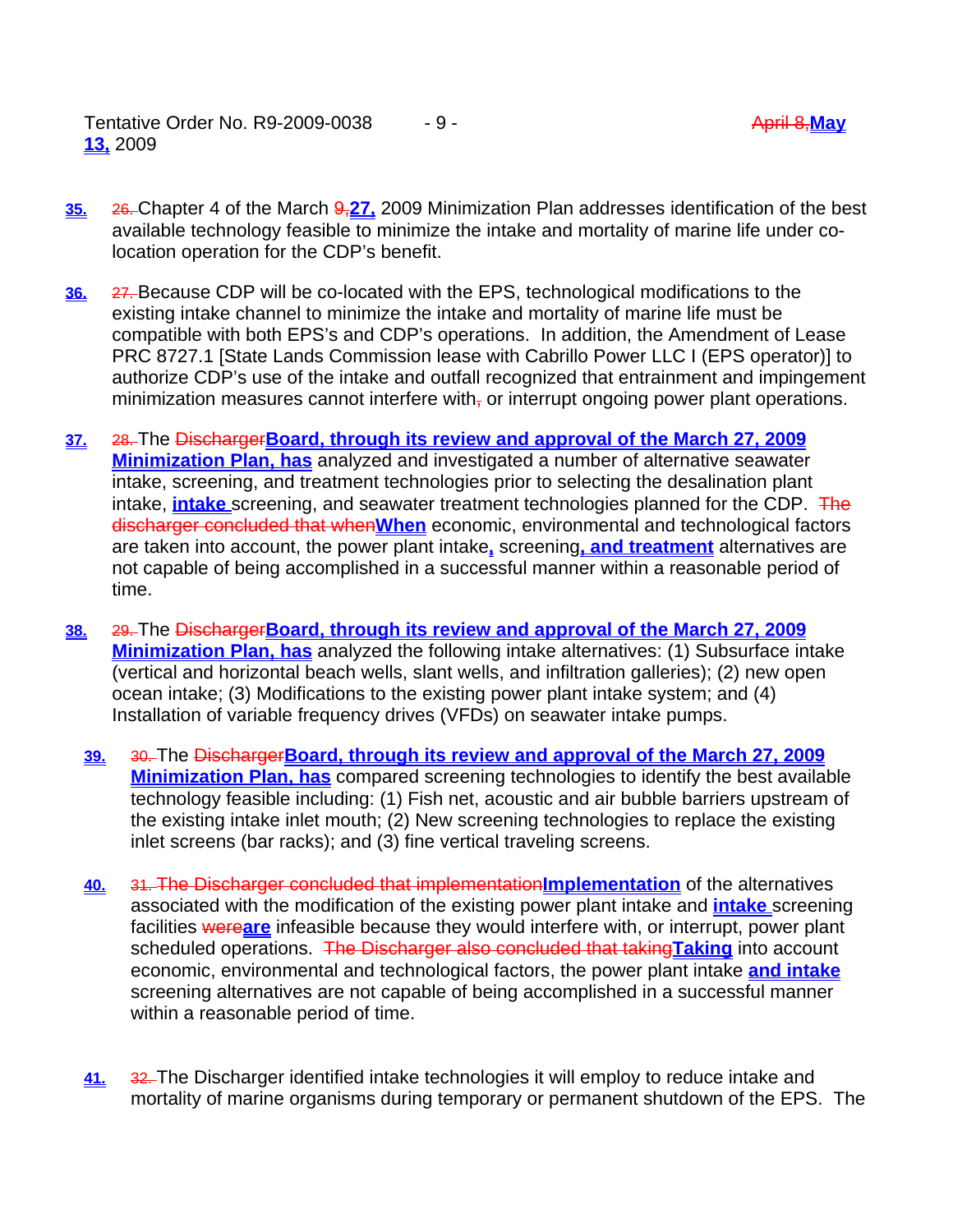Tentative Order No. R9-2009-0038 - 10 - April 8, May and April 8, May **April 8, May 13,** 2009

CDP intake pump station design will incorporate variable frequency drives to reduce the total intake flow for the desalination facility to no more than that needed at any given time, thereby minimizing the entrainment of marine organisms.

- **42.** 33. Under the conditions of co-location operations for CDP's benefit **when EPS maintains control of the intake and discharge facilities**, the Discharger has little control over the intake structure and little flexibility in implementing different technologies. Under these circumstances, the Discharger has identified the best **available** technologies feasible to minimize the intake and mortality of marine life at this time. Because different and/or better technologies may be**become** feasible under stand-alone operations, the Regional Board will require evaluation of CDP's compliance with Water Code s**S**ection 13142.5(b) under those conditions.
- **43. Further and more detailed findings on technology are in Attachment A, Detailed Findings of Regional Board for Order No. R9-2009-0038.**
- **44. Pursuant to Water Code Section 13142.5(b), the Regional Board finds that the proposed technology is the best available technology feasible under co-location operation for the benefit of CDP that can be used to minimize the intake and mortality of all forms of marine life.**

# **MITIGATION**

- **45.** 34. Chapter 6 of the March 9,**27,** 2009 Minimization Plan describes mitigation measures associated with the CDP, incorporates the November 14, 2008 Marine Life Mitigation Plan previously submitted by the Discharger, and addresses identification of best mitigation feasible to minimize intake and mortality of marine life under conditions of co-location operation for CDP benefit. By attachment, Poseidon**Discharger** includes baseline studies of the existing marine system in the area that could be affected by the facility.
- **46.** 35. The MLMP sets forth a plan for mitigation and monitoring for impacts due to entrainment from the CDP as means of complying with Water Code s**S**ection 13142.5(b). It was developed by the Discharger in consultation with multiple resource agencies including the Regional Board, and was approved by the California Coastal Commission (Commission) on November 21,**August 6,** 2008. The MLMP was written for stand-alone operation, and proposes phased implementation of up to 55.4 acres of wetland mitigation within the Southern California Bight. Phase I requires the creation of 37 acres, and Phase II requires an additional 18.4 acres**,** which the Discharger may propose to eliminate or reduce if it proposes alternative mitigation, such as new entrainment reduction technology or mitigation credits for dredging.
- **47.** 36. The MLMP proposes mitigation to**that no more than two mitigation site(s)** be selected from among 11 potential sites in southern California. These sites are **:** Tijuana Estuary, San Dieguito River Valley, Agua Hedionda Lagoon, San Elijo Lagoon, Buena Vista Lagoon,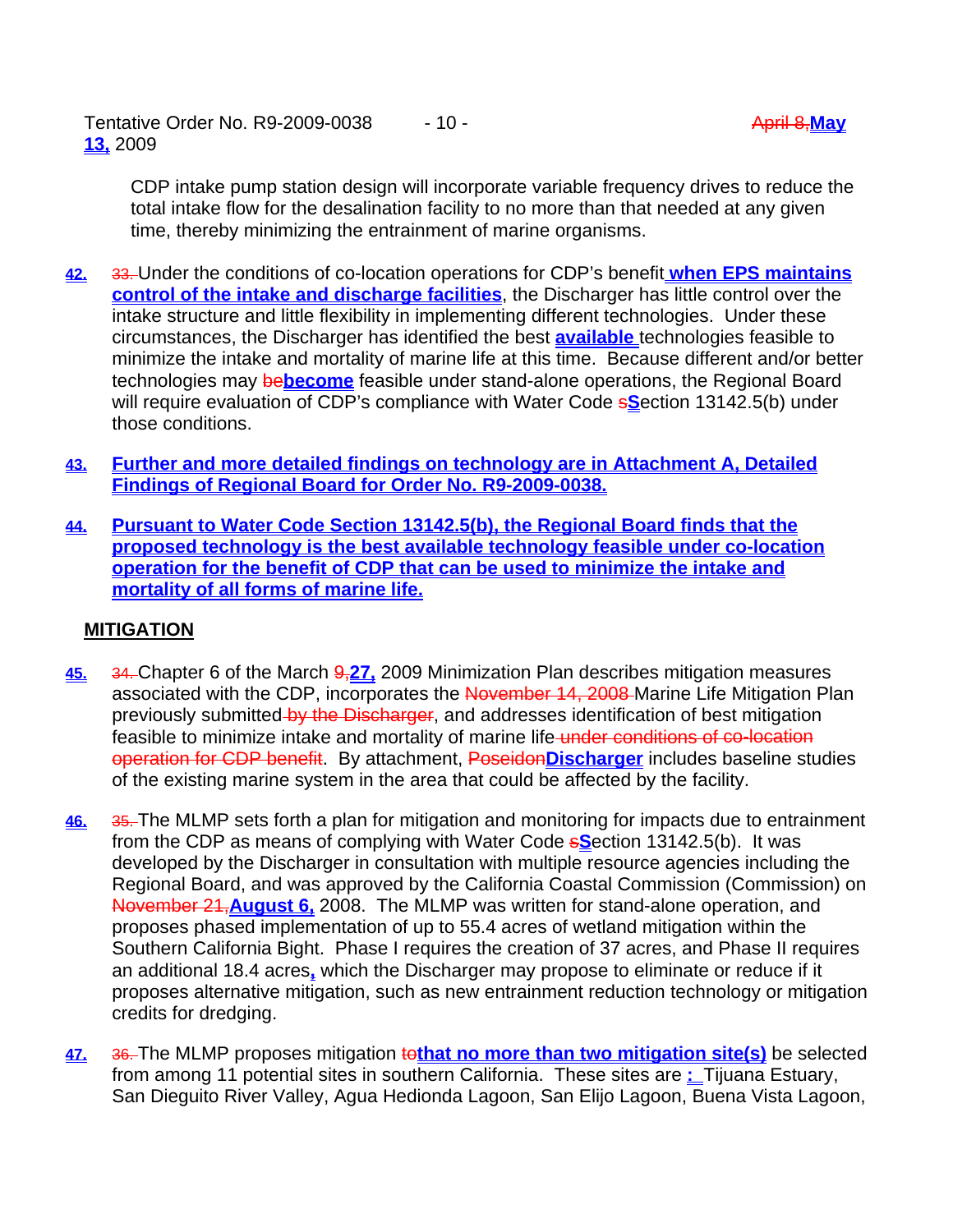Huntington Beach Wetland, Anaheim Bay, Santa Ana River, Los Cerritos Wetland, Ballona Wetland, and Ormond Beach. Additional sites may be incorporated if appropriate. The Minimization Plan clarifies that preference will be given to mitigation in the San Diego Region, to the extent feasible.

- **48.** 37. Within 9 months of receiving the**its** Coastal Development Permit from the Commission, the Discharger must submit to the Commission<sub>t</sub> and the Regional Board, a list of the selected mitigation site or sites, and corresponding preliminary restoration plans, for review and agency approval. Six months following the Regional Board's and Commission's approval of the selected sites**site(s)** and proposed restoration **plan(s)**, pending necessary permits, the Discharger must begin wetland construction. The Discharger must submit similar plans for Phase II implementation, if Phase II implementation is required, within 5 years of receiving the Coastal Development Permit for Phase I implementation.
- **49.** 38. The MLMP also contains mitigation monitoring requirements, and criteria for performance standards similar to**modeled after** those required of Southern California Edison's mitigation for **San Onofre Nuclear Generating Station (**SONGS**)** at San Dieguito lagoon. The MLMP also provides for the oversight of such monitoring by a scientific advisory panel, and commits to public availability of monitoring results.
- **50.** 39. The California Coastal Commission, through its expert, concluded that 55.4 acres are required for stand-alone entrainment mitigation**of wetlands will assure the benefits needed to compensate for potential entrainment losses under stand-alone conditions** (with an 80% confidence interval). The Commission did not consider impingement impacts because the data before it assumed *de minimis* impingement impacts. The March 9,**on page 39 of 106 of its findings found that the CDP, "when operating stand-alone, is expected to impinge approximately 2.12 pounds of fish per day, which Poseidon provides is less than the average daily consumption of an adult pelican (more than 2.5 pounds per day), which for this project the Commission considers** *de minimis* **and insignificant." The March 27,** 2009 Minimization Plan**, Table 5-2,** presents **a range of projected** impingement losses from CDP's projected operation at levels higher than were presented to the Coastal Commission and states that, in addition to mitigating for entrainment losses, the MLMP also mitigates for the CDP's newly-identified projected impingement.**for the CDP when drawing 304 MGD from AHL, from 1.57 kilograms per day to 4.70 kilograms per day, which are higher than the level of 2.12 pounds per day (0.96 kilograms per day) considered by the Coastal Commission but still less than the average four pounds per day of fish an adult pelican consumes.**
	- **51. The Regional Board considered multiple approaches to estimating impingement associated with the CDP's projected operations as presented in the March 27, 2009 Minimization Plan. The estimates derived from the multiple approaches range from 1.56 kg/day to 7.2 kg/day of fish impinged. The Discharger presented evidence in April of 2008, January of 2009, and April of 2009 that the level of**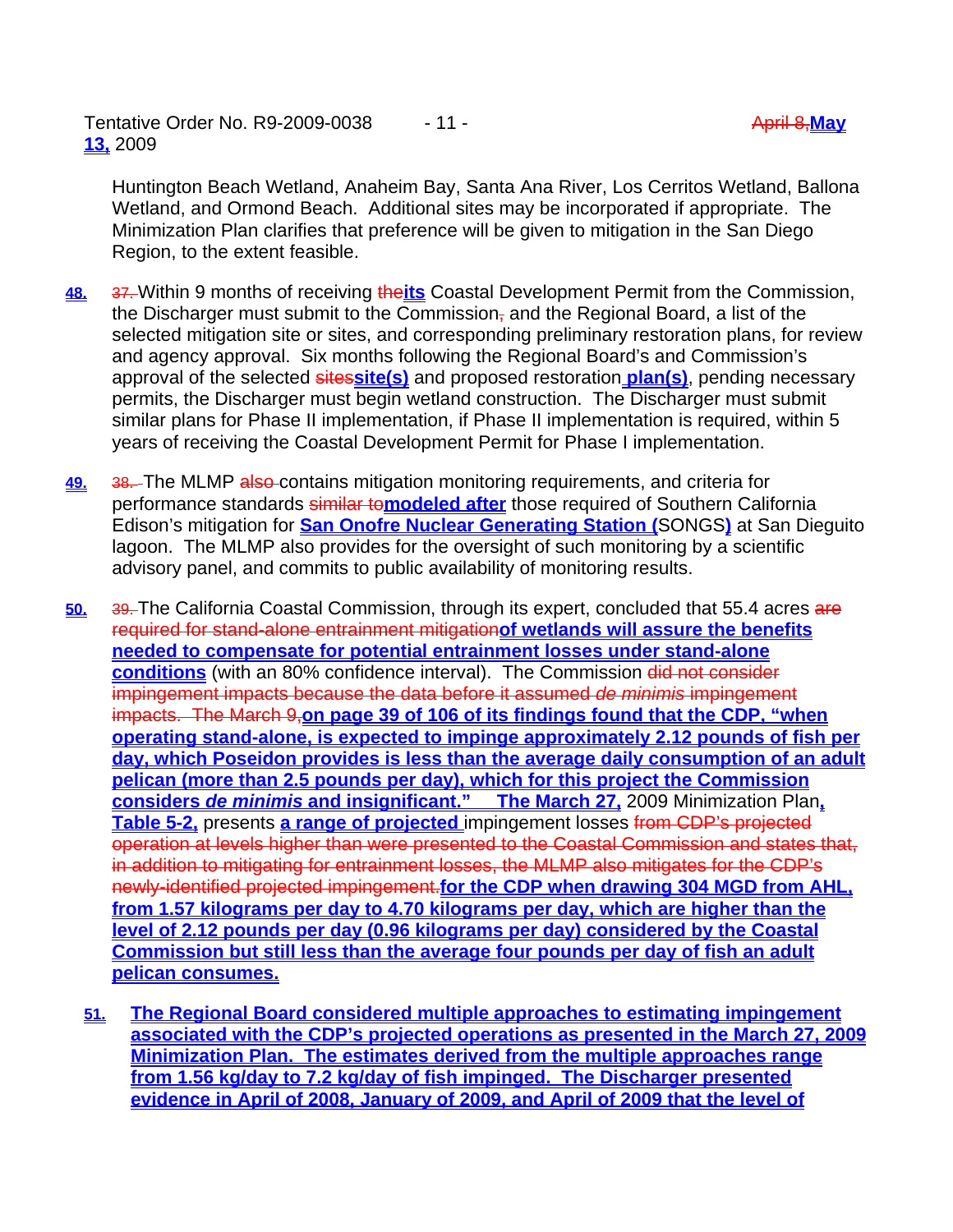Tentative Order No. R9-2009-0038 - 12 - April 8,**May 13,** 2009

**impingement is 1.56 kg/day, and the Discharger contends that the level of 4.7 kg/day overstates the CDP's projected impingement impacts. The Regional Board staff does not agree with the Discharger's position. The Discharger and the Board staff also disagree as to whether and to what extent certain dates, described by the Discharger's experts as "outliers", should be included in calculating the estimate of future impingement from the CDP. The Board finds it unnecessary to resolve these disputes and determine whether the Discharger's position or the staff's position concerning the estimation of impingement or the inclusion or exclusion of outliers is correct. Instead, based on the Discharger's voluntary agreement to meet a biological productivity standard of 1715 kg per year or 4.7 kg per day, the Board has determined that Proportional Approach 3-B, resulting in an estimate of 4.7 kg/day of impingement, the maximum reasonable estimate described in the Minimization Plan, should be used by the Regional Board as the appropriate standard to use as the basis for setting the compensation for impingement to be provided by the mitigation site(s). Any impingement attributable to the CDP will be less than or equal to this level of 4.7 kg per day. The estimate of 4.7 includes the "outlier days" and in fact does not discount them due to reduced flow from the CDP. Based on this use of this standard as a regulatory measure, it is unnecessary to resolve the dispute between the staff and the Discharger as to the appropriate impingement estimate.**

- **52. The biological performance standard of 1,715.5 kg/year agreed to by the Discharger is set forth in the Minimization Plan. This standard, as it may be adjusted under the terms of this Order, will be considered a biological performance measure under Section 5.4 of the MLMP.**
- **53. To demonstrate that the mitigation wetlands required by the MLMP achieve the productivity standard of 1,715.5 kg/year of available fish biomass as described in Section 6.2.1 of the Minimization Plan, the Discharger will conduct productivity monitoring pursuant to a Productivity Monitoring Plan (PMP). The Discharger will be considered to be successful in meeting this performance standard when it has been met for a three-year period, in the same manner as the other performance standards described in Section 3.0 of the MLMP. The Executive Officer shall report to the Board upon determining that this performance standard has been met for three years and the CDP has been deemed successful in meeting this standard. If the Board determines that this performance standard has been met, the monitoring program will be scaled down as recommended by the Executive Officer and approved by the Board. A public review shall thereafter occur every five years, or sooner if called for by the Executive Officer. The work program shall reflect the lower level of monitoring required. If subsequent monitoring shows that the standard is no longer being met, monitoring may be increased to previous levels, if determined necessary by the Executive Officer.**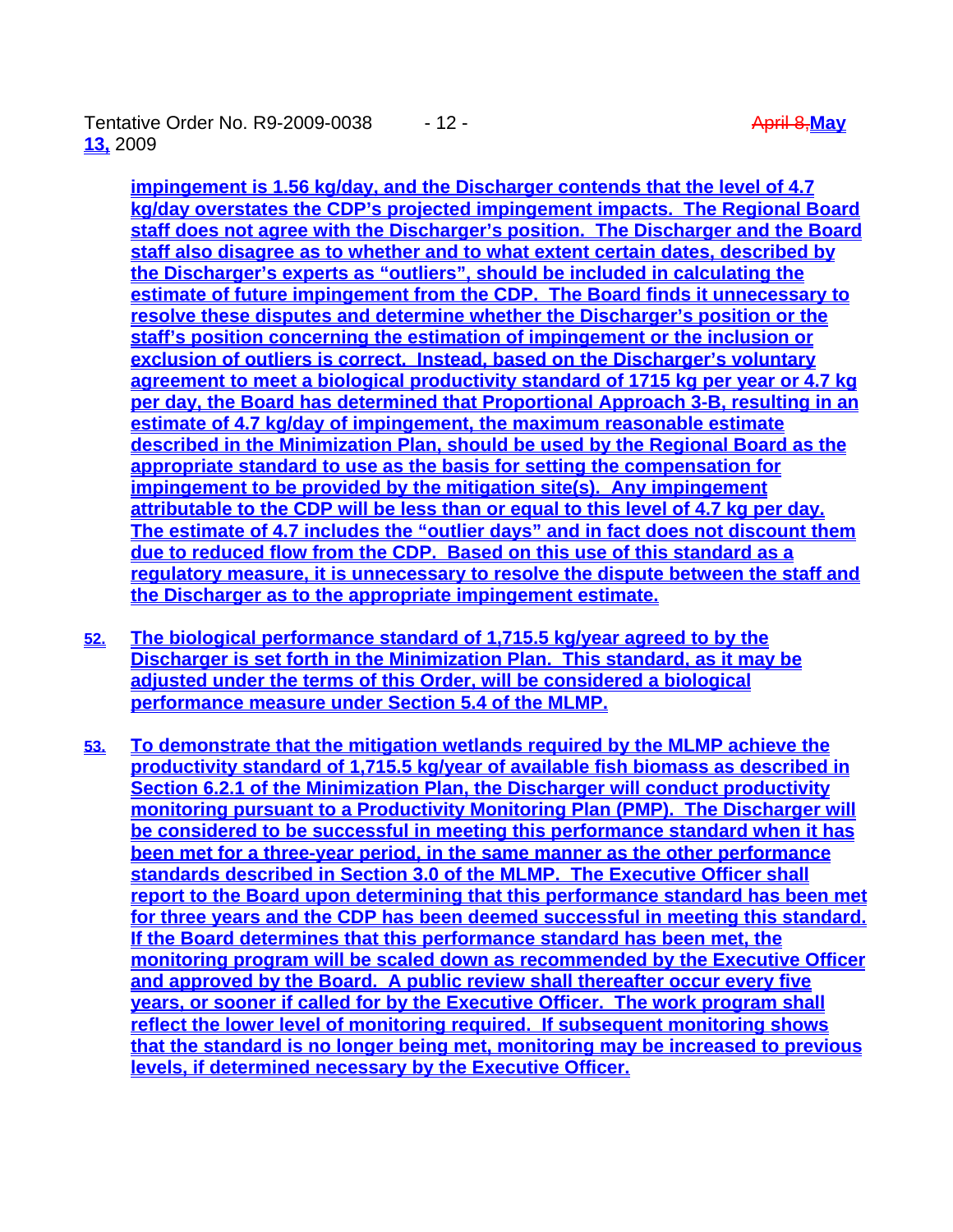Tentative Order No. R9-2009-0038 - 13 - April 8,**May 13,** 2009

- **54. The Discharger shall submit a proposed detailed PMP to the Executive Officer concurrently with the proposed Restoration Plan in Section 2.0 of the MLMP for review by the Executive Officer. In conducting the review and approval of the PMP, the Executive Officer may consult with the Scientific Advisory Panel (SAP) established in the MLMP, or other experts retained by the Executive Officer. The Discharger shall reimburse the Board for the costs of such review, in an amount not to exceed \$10,000, (such amount adjusted for changes in the consumer price index after 2009.) Any decision of the Executive Officer on the PMP may be appealed to the Regional Board.**
- **55. At this time, there is no impingement data associated with the CDP because the CDP has not yet commenced operations. Once operations commence, it will be valuable to consider impingement over the course of a one-year period per permit cycle to evaluate impingement associated with the CDP's operations. The Regional Board will require the Discharger to sample and report on impingement during a one-year period per permit cycle according to an impingement sampling program (ISP) using the method set forth in sections 9.3 and 10.2 of Attachment 4 to the March 27, 2009 Minimization Plan, with the exception of heat treatment events.**
- 40. The Discharger concludes that, assuming that impingement impacts are proportional to intake flow volumes, the projected CDP impingement impacts to fishes under stand-alone operation would be approximately 1,715.5 kg/year. The discharger concludes that the 37 acres to be constructed in Phase I are expected to yield approximately 1,400 kg/year of fish biomass. If the additional 18.4 acres of Phase II are implemented, they would provide an additional 696 kg/year, for a total of 2,096 kg/year. The Discharger concludes that restoration of 45.3 acres would fully offset CDP's projected impingement at 304 MGD of flow.
- 41. Beyond the use of the proposed impingement minimization technology (i.e. use of modified pump configuration when EPS is temporarily shut down and the reduction in flows when EPS is operating at less than 304 MGD intake), the discharger is not proposing additional mitigation for the newly-identified impacts from impingement at this time.
- **56. Based upon the results of the ISP, the Regional Board may determine that it is appropriate to adjust the biological productivity performance standard of 1,715.5 kg/year upward or downward for the next permit cycle.**
- **57. Although the CDP will rely on EPS discharge water for its source water to the extent such water is available, the mitigation provided for under the Minimization Plan, incorporating the MLMP, and this Order fully offsets projected entrainment and impingement losses assuming up to an annual average flow rate of 304 MGD of source water withdrawn directly from AHL and none from EPS discharges.**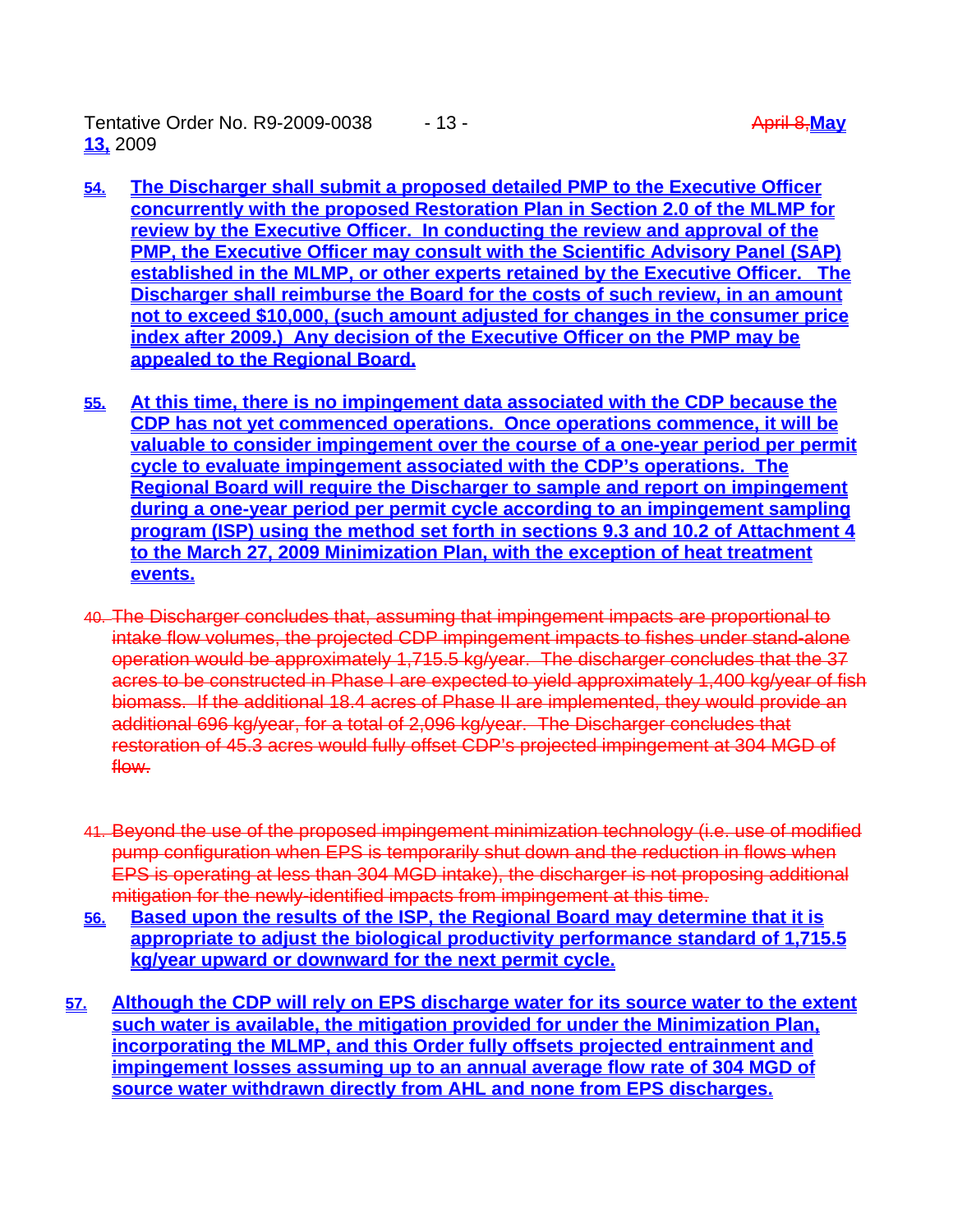Tentative Order No. R9-2009-0038 - 14 - April 8,**May 13,** 2009

- **58. Further and more detailed findings on mitigation are in Attachment A, Supplemental Findings of Regional Board for Order No. R9-2009-0038.**
- **59. Pursuant to Water Code Section 13142.5(b), the Board finds that the proposed mitigation is the best available mitigation feasible that can be used to minimize the intake and mortality of all forms of marine life.**

# **GENERAL**

- 42. This Order amends Order No. R9-2006-0065 to require the Discharger to implement and comply with the March 9, 2009 Minimization Plan under co-location operations to benefit the CDP.
- **60.** 43. Implementation of the March 9,**27,** 2009 Minimization Plan will ensure that the CDP is in compliance with Water Code s**S**ection 13142.5(b) under co-location operations to benefit the CDP.
- **61.** 44. Implementation of the March 9,**27,** 2009 Minimization Plan is not required by the federal Clean Water Act and does not represent an effluent standard or limitation within the meaning of s**S**ection 1365 of the federal Clean Water Act [Title 33, Federal Water Pollution Control Act, s**S**ection 505]. Failure to implement and comply with the Minimization Plan is not a violation subject to mandatory minimum penalties under s**S**ection 13385, subdivision (h) or subdivision (i) of the Water Code, because it is not an "effluent limitation" as defined by Water Code s**S**ection 13385.1, subdivision (c).
- **62.** 45. EPS's operations are regulated in part by Regional Board Order No. R9-2006-0043 (NDPES No. CA0001350), issued to Cabrillo Power I, LLC, on August 16, 2006. The Discharger's and EPS' use of the intake structure in accordance with Order No. R9-2006- 0065, and the March 9,**27,** 2009 Minimization Plan during co-location operations to benefit the CDP, does not constitute "cooling water flow" as that term is used in Section V.B. of Order No. R9-2006-0043. Therefore, EPS need not comply with Section V.B, but shall continue to comply with Sections V.A and V.C. of Order No. R9-2006-0043, when operating the intake structure during co-location operations to benefit the CDP.
- **63.** 46. According to Section 13263(e) of the California Water Code, the Regional Board may, upon application by any affected person, or on its own motion, review and revise waste discharge requirements. Section 122.62(a) of title 40 of the Code of Federal Regulations authorizes the reopening and modification of an NPDES permit based upon new information.
	- 47. Order No. 2006-0065 is not being reopened for any other purpose than the revisions contained herein. Except as contradicted or superseded by the findings and directives set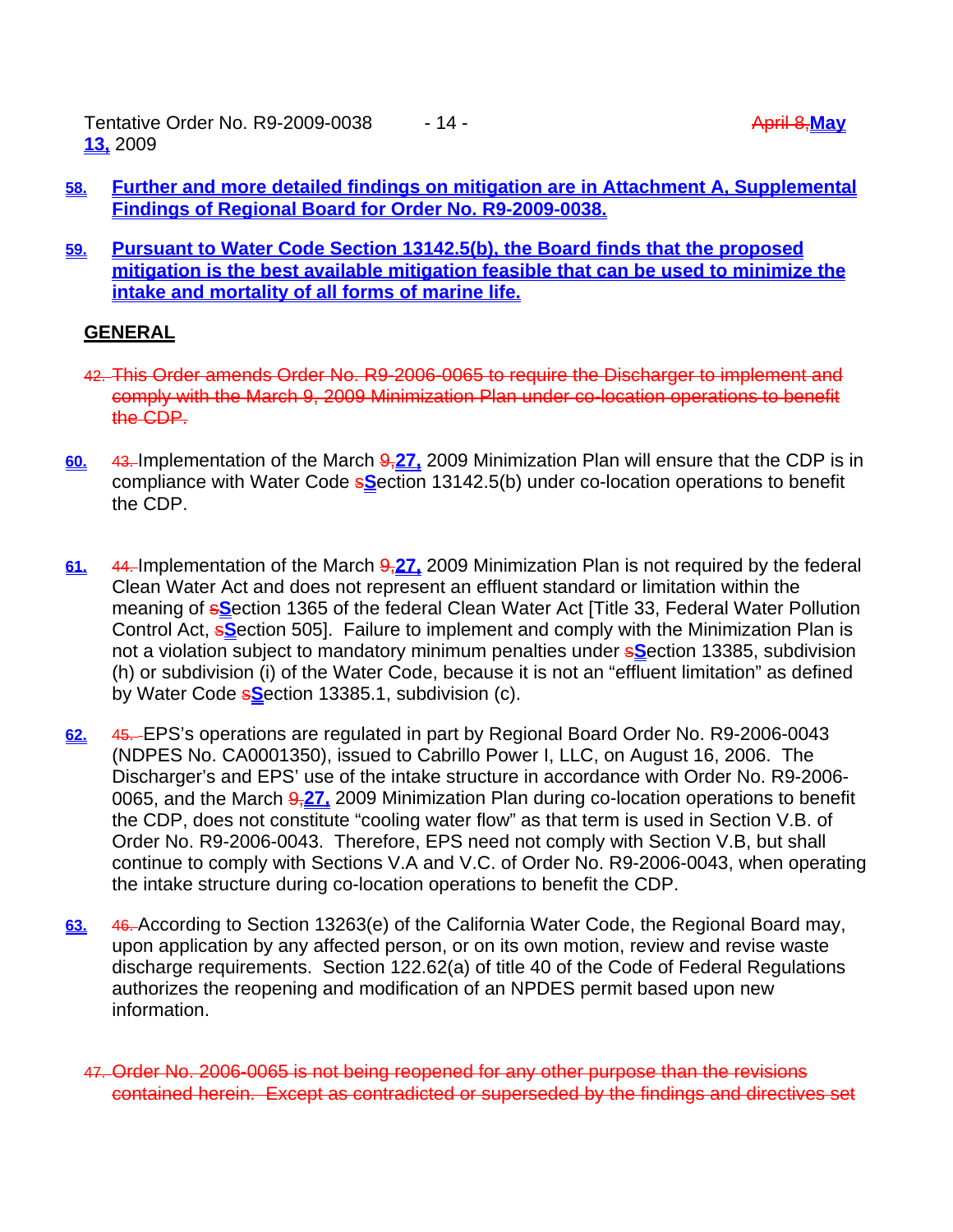Tentative Order No. R9-2009-0038 - 15 - April 8, May and April 8, May **April 8, May 13,** 2009

forth in this Order, all of the previous findings and directives of Order No. R9-2006-0065 remain in full force and effect.

- 48. This action supersedes Resolution No. R9-2008-0039, which considered an earlier version of the March 9, 2009 Minimization Plan, in its entirety. Resolution No. R9-2008-0039 has no ongoing force or effect.
- **64. This Order incorporates the March 27, 2009 Minimization Plan as amended by this Order, the supplemental findings, which are Attachment A to this Order, and the responses to public comments, which are Attachment B to this Order. The provision of the Minimization Plan and the Attachments to this Order are incorporated into this Order by reference, as if fully set forth herein, and shall be considered part of the Board's adopted findings for this Order.**
- **65.** 49. This action is exempt from the requirement of preparation of environmental documents under the California Environmental Quality Act [Public Resources Code, Division 13, Chapter 3, Section 21000 et seq.] in accordance with Section 13389 of the California Water Code.
- **66.** 50. The Regional Board has notified all known interested parties of its intent to adopt Order No. R9-2009-0038.
- **67.** 51. The Regional Board in**In** a public hearing on April 8, 2009**2009, the Regional Board** heard and considered all comments pertaining to the adoption of Order No. R9-2009-0038.

THEREFORE, IT IS HEREBY ORDERED:

- 1. The March 9,**27, 2009 Minimization Plan, as amended hereunder, submitted pursuant to Provision VI.C.2.e. of Order No. R9-2006-0065, is hereby approved.**
- **2. This Order amends Order No. R9-2006-0065 to require the Discharger to implement and comply with the March 27, 2009 Minimization Plan under co-location operations to benefit the CDP.**
- **3. Order No. 2006-0065 is not being reopened for any other purpose than the revisions contained herein. Except as contradicted or superseded by the findings and directives set forth in this Order, all of the previous findings and directives of Order No. R9-2006-0065 remain in full force and effect.**
- **4. This action supersedes in its entirety Resolution No. R9-2008-0039, which considered an earlier version of the March 27, 2009 Minimization Plan. Resolution No. R9-2008-0039 has no ongoing force or effect.**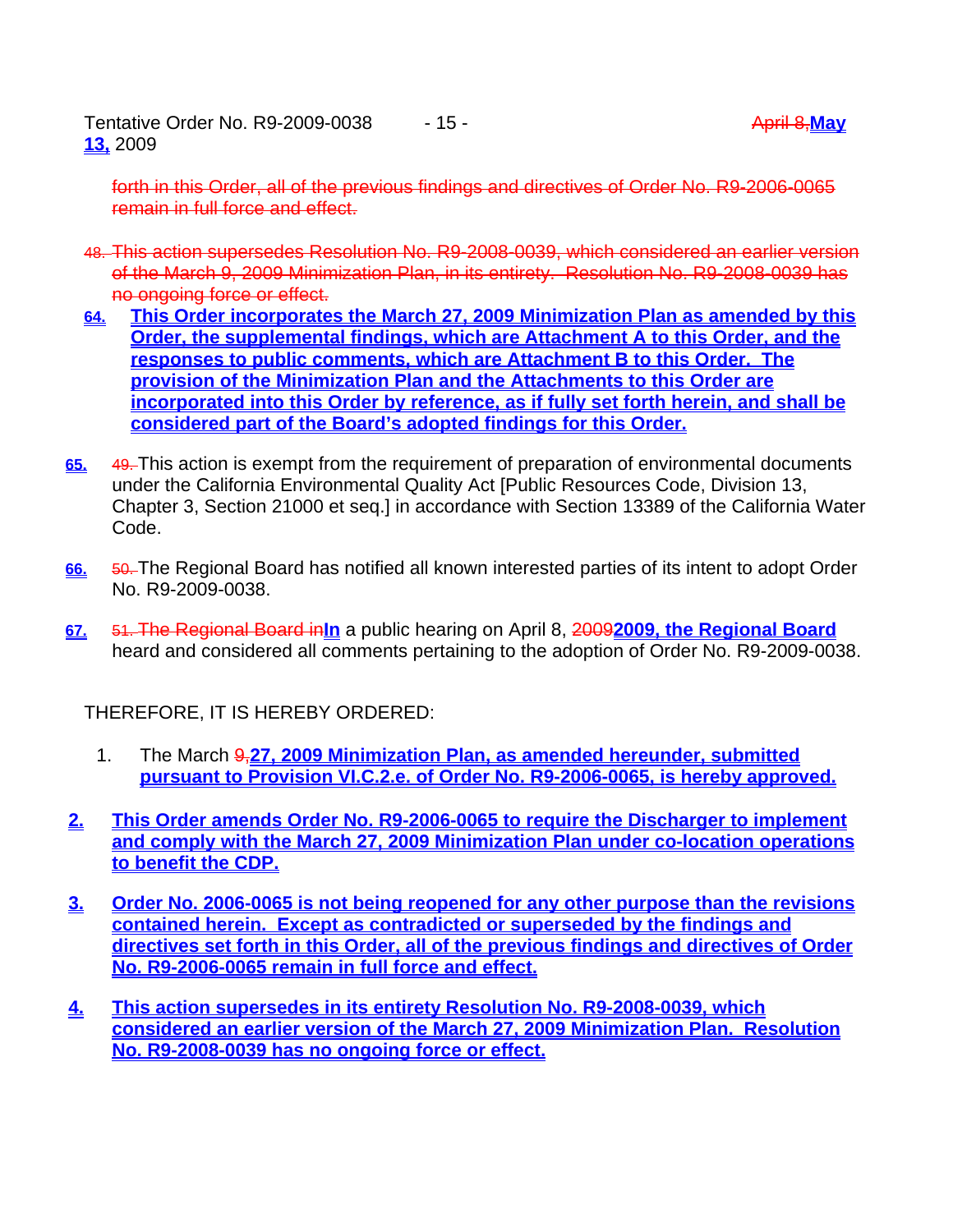Tentative Order No. R9-2009-0038  $\qquad 16 - \qquad$  April 8, May **13,** 2009

- **5. The March 27,** 2009 Minimization Plan submitted pursuant to Provision VI.C.2.e. of Order No. R9-2006-0065 is hereby approved. **subject to the amendments described in this Order:**
- **6. The Minimization Plan is amended to add a monitoring component that requires impingement monitoring at the intake once the desalination project is in operation.**
	- **a. Intake Monitoring Schedule. Discharger shall commence monitoring for impingement in 2012, following permit reissuance. Monitoring shall be conducted for 52 continuous 24-hour periods during the first 12 months after project operation.**
	- **b. Selection of Sampling Dates. Preference will be given to days in which the EPS flow is expected to be at or about 304 MGD.**
	- **c. Impingement Sampling. Discharger shall monitor for impingement in accordance with the methodology and the impingement mortality sampling plan, described in Sections 9.3 and 10.2 of Attachment 4 to the Minimization Plan, excluding the requirement for impingement sampling during heat treatment.**
	- **d. Reporting. A report containing detailed analysis of the fish impingement monitoring data shall be submitted within 6 months after the field program is complete. The Discharger shall report impingement data as follows:**
		- **i. Impingement shall be adjusted to reflect the flow proportional approach as described in and consistent with Approach 3-B of the Minimization Plan, Attachment 5.**
		- **ii. Notwithstanding subparagraph 6.d.i., impingement data shall not be proportionally adjusted, in accordance with Approach 3-B, when impingement sampling indicates that impingement on a particular sampling day is the result of a non-flow related event.**
- **7. The Minimization Plan is amended to add a productivity monitoring component that requires monitoring of available fish biomass at the mitigation site(s):**
	- **a. Available Fish Biomass. Within 4 years upon completed construction of the mitigation wetlands and prior to the end of the 2011-2016 permit cycle, Discharger shall demonstrate that the wetlands produce at least 1715 kilograms (kg) of available fish biomass per year. At the end of the 2011-2016 permit cycle, Discharger shall provide a comparison of the**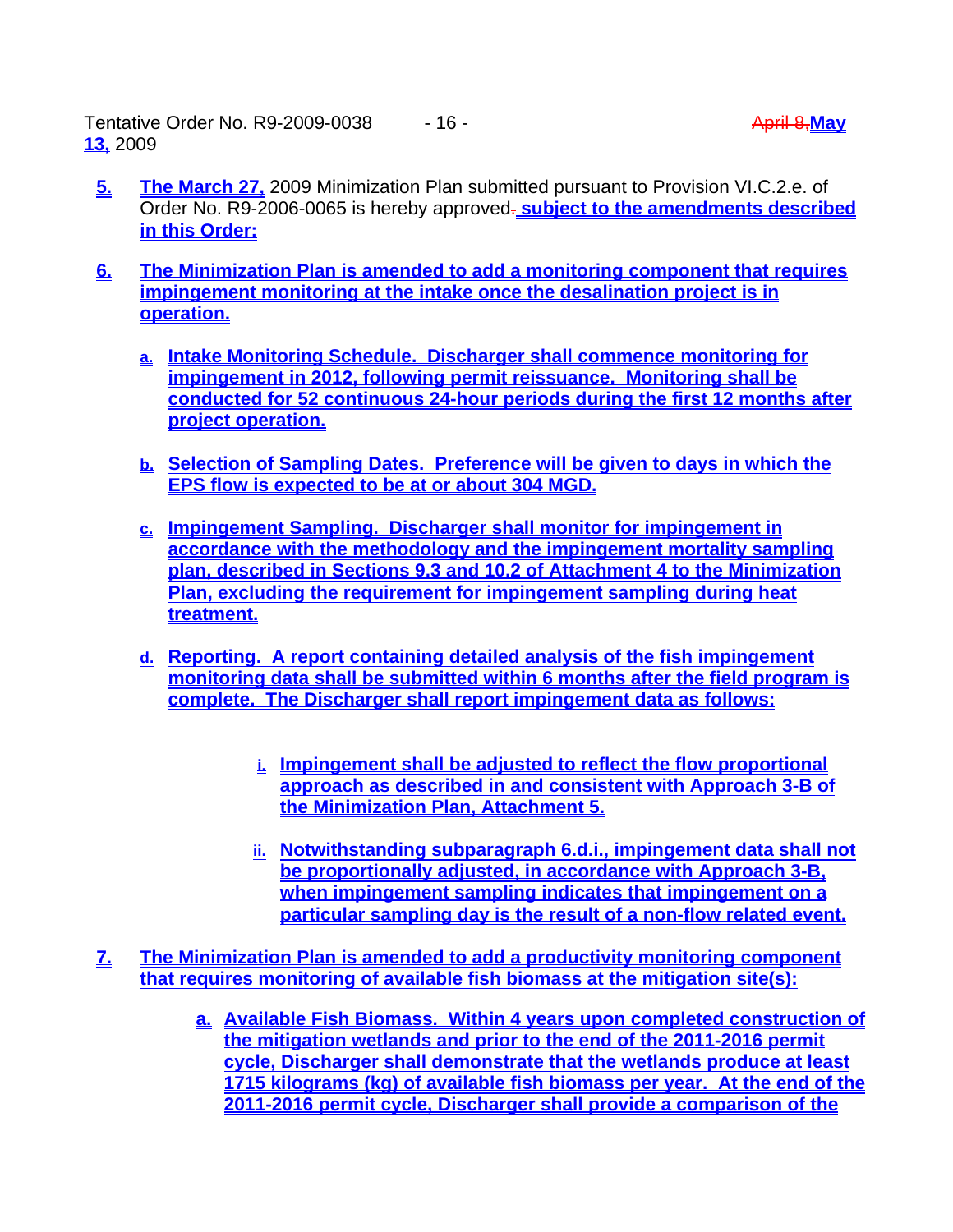Tentative Order No. R9-2009-0038 - 17 - April 8, May and April 8, May and April 8, May and April 8, May and April 8, May and April 8, May and April 8, May and April 8, May and April 8, May and April 8, May and April 8, May **13,** 2009

**impingement monitoring data and available fish biomass data obtained during the 2011-2016 permit cycle. This comparison will be used to support the determination whether to increase or decrease the 1,715 kg/year performance standard to reflect actual impingement resulting from CDP operations.**

# **b. Accounting.**

- **i. Available fish biomass shall be based on the following three categories of fish species:**
	- **1. Most Commonly Entrained Lagoon Species ("Lagoon Biomass")**
		- **a. Goby**
		- **b. Blenny**
		- **c. Garibaldi**
	- **2. Most Commonly Entrained Ocean Species ("Ocean Biomass")**
		- **a. White croaker**
		- **b. Spotfin croaker**
		- **c. Queenfish**
		- **d. Northern anchovy**
		- **e. California halibut**
	- **3. All Other Species ("Other Biomass")**
- **ii. The biomass from Lagoon, Ocean and Other Species shall be deemed available in the following proportions:**

**0% of Lagoon Biomass is available** 

**88% of Ocean Biomass is available**

**100% of Other Biomass is available**

- **iii. Available fish biomass shall be calculated as follows: Available Fish Biomass = (88% x Ocean Biomass) + (100% x Other Biomass)**
- **iv. For mitigation sites that involve restoration of existing wetlands, a baseline of the estimated biological productivity of fish biomass of the wetlands prior to restoration shall be used to measure increases in fish biomass required by this productivity standard.**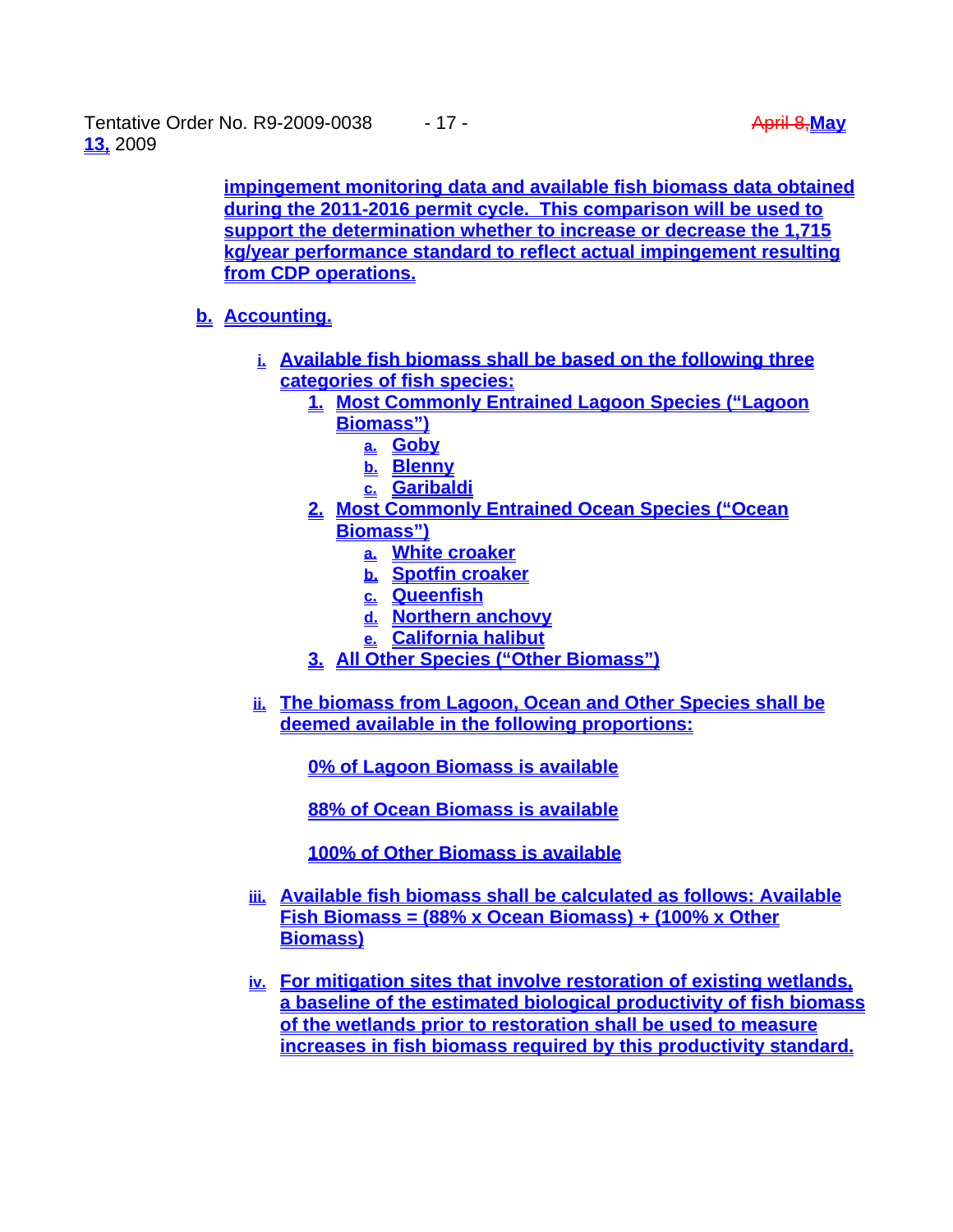Tentative Order No. R9-2009-0038  $\qquad 18 - \qquad$  April 8, May **13,** 2009

- **v. The term "available fish biomass" shall be defined and calculated consistent with the methodology set forth in Attachment 7 to the Minimization Plan and the April 2, 2009 submittal to the Regional Board by Dr. David Mayer and Mr. Chris Nordby entitled "Wetlands Mitigation Credit for Potential Impingement, As Well As For Potential Entrainment.**
- **vi. The sampling for the productivity monitoring shall be done principally or wholly within the boundaries of the mitigation site(s).**
- **c. Monitoring Plan. The Discharger shall submit a proposed Productivity Monitoring Plan ("PMP") to measure the fish biomass as described in this Order concurrently with the proposed Restoration Plan in section 2.0 of the MLMP for review and approval by the Executive Officer. In conducting the review and approval of the PMP, the Executive Officer may consult with the Scientific Advisory Panel (SAP) established in the MLMP, or other experts retained by the Executive Officer. The Discharger shall reimburse the Board for the costs of such review, in an amount not to exceed \$10,000, (such amount adjusted for changes in the consumer price index after 2009.) Any decision of the Executive Officer on the PMP may be appealed to the Board. The PMP is subject to framework established in Conditions B and C of the MLMP and to the Regional Board's corresponding authorities under Condition B for purposes of administration.**

**Monitoring. Discharger shall conduct monitoring of available fish biomass using the protocol and methodologies specified in the approved monitoring plan.**

**d. The Discharger will be considered to be successful in meeting this performance standard when it has been met for a three-year period, in the same manner as the other performance standards described in Section 5.4 of the Minimization Plan. The Executive Officer shall report to the Board upon determining that this performance standard has been met for three years and the CDP has been deemed successful in meeting this standard. If the Regional Board determines that this performance standard has been met and the project has been successful, the monitoring program will be scaled down as recommended by the Executive Officer and approved by the Board. A public review shall thereafter occur every five years, or sooner if called for by the Executive Officer. The work program shall reflect the lower level of monitoring required. If subsequent monitoring shows that the**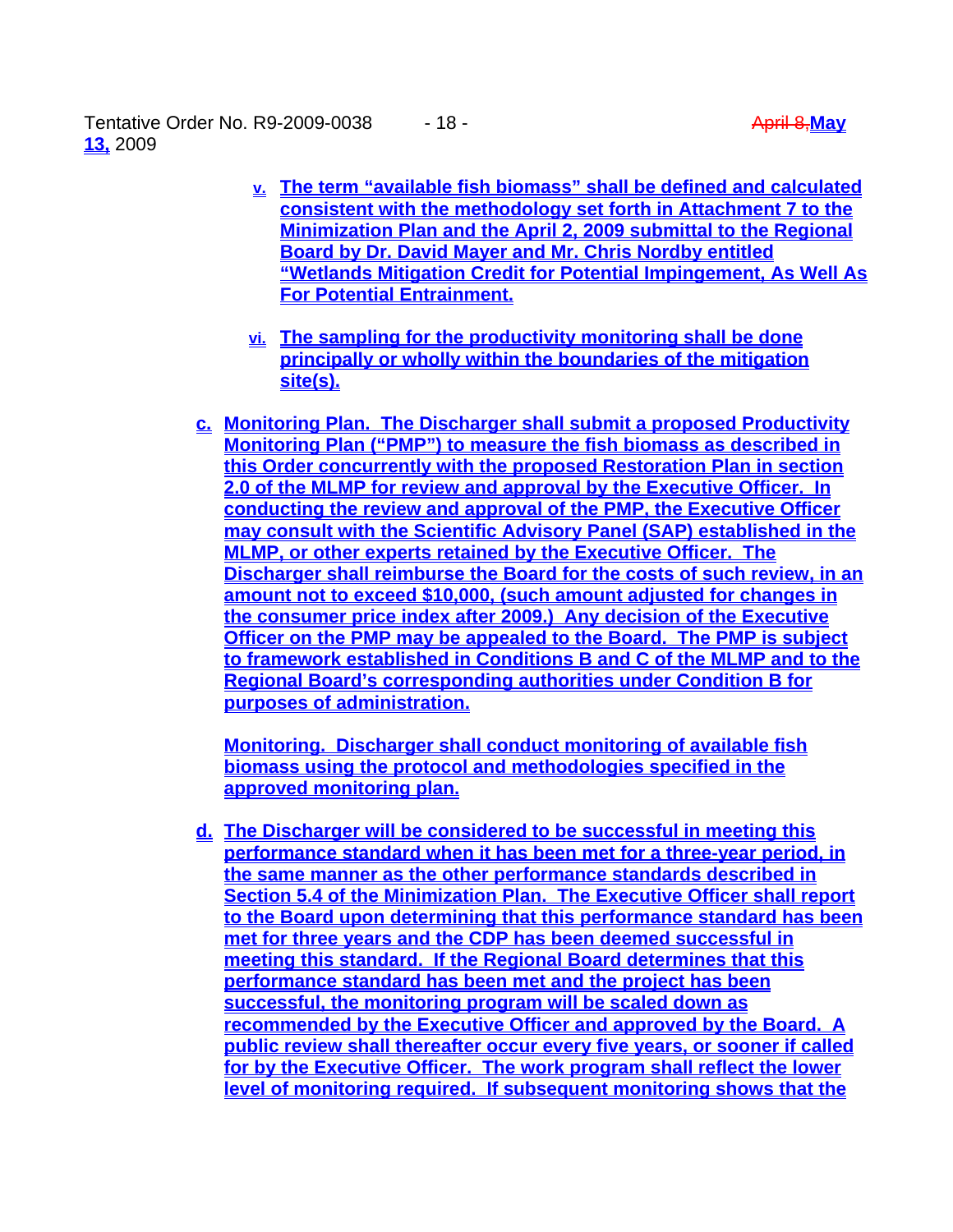Tentative Order No. R9-2009-0038 - 19 - April 8, May 19 - April 8, May 19 - April 8, May 19 - April 8, May 19 - April 8, May 19 - April 8, May 19 - April 8, May 19 - April 8, May 19 - April 8, May 19 - April 8, May 19 - Ap **13,** 2009

**standard is no longer being met, monitoring may be increased to previous levels, if determined necessary by the Executive Officer.**

- **8. Within 90 days after the EPS provides written notice to the California Independent System Operator of its intent to shutdown permanently all of its generating units, the Discharger shall submit a Report of Waste Discharge to the Regional Board for authorization to operate in stand-alone mode with permanent shutdown of the EPS facility, and shall seek review under California Water Code Section 13142.5(b) for such stand-alone operation.** 
	- **a. The conditions of Order No. R9-2006-0065, as amended by this order, or as replaced by subsequent orders, shall remain in force until the Regional Board takes final action on the Discharger's Report of Waste Discharge to operate in stand-alone mode.**

# 2. **Section VI.C.2.e. in Order No. R9-2006-0065 is amended as follows:**

On March **9,27,** 2009, t<sub>T</sub>he Discharger shall submit-submitted a Flow, Entrainment and Impingement Minimization Plan (March **9,27,** 2009 Minimization Plan) within 180 days of adoption of the Order which was approved **with amendments** by the Regional Board on **April 8.May 13,** 2009. The approved Plan shall assess-identifies the best available site, design, technology, and mitigation feasible to be used by the Discharger to minimize the intake and mortality of all forms of marine life during CDP operations the feasibility of site specific plans, procedures, and practices to be implemented and/or mitigation measures to minimize the impacts to marine organisms when **thewhen** CDP is co-located with EPS, but the CDP intake requirements exceed the volume of water being discharged by the EPS and EPS operates its seawater intake and outfall for the benefit of **the** CDP. The Discharger shall implement and comply with the terms of the Minimization Plan as approved by the Regional **Board.** The plan shall be subject to the approval of the Regional Water Board and shall be modified as directed by the Regional Water Board. In the event that the EPS permanently ceases operations, and the Discharger proposes to operate the seawater intake and outfall independently for the benefit of **the** CDP as a stand-alone facility, additional review to determine whether **the** CDP complies with Section 13142.5 (b) of the Water Code will be required. **In addition, the Discharger shall submit a technical report to the Executive Officer evaluating the feasibility of any additional design or technology features within 45 days of being notified by EPS that all generating units will be non-operational for power production without seawater intake for these units and unavailable to be called upon by the California Independent System Operator to produce power for a period of 180 consecutive days or more. If the Discharger identifies additional measures that could be implemented under such conditions, the Discharger will be required to implement them as soon as reasonably practicable for the duration of the prolonged period of temporary shutdown. Discharger shall not conduct "heat treatment" of the seawater**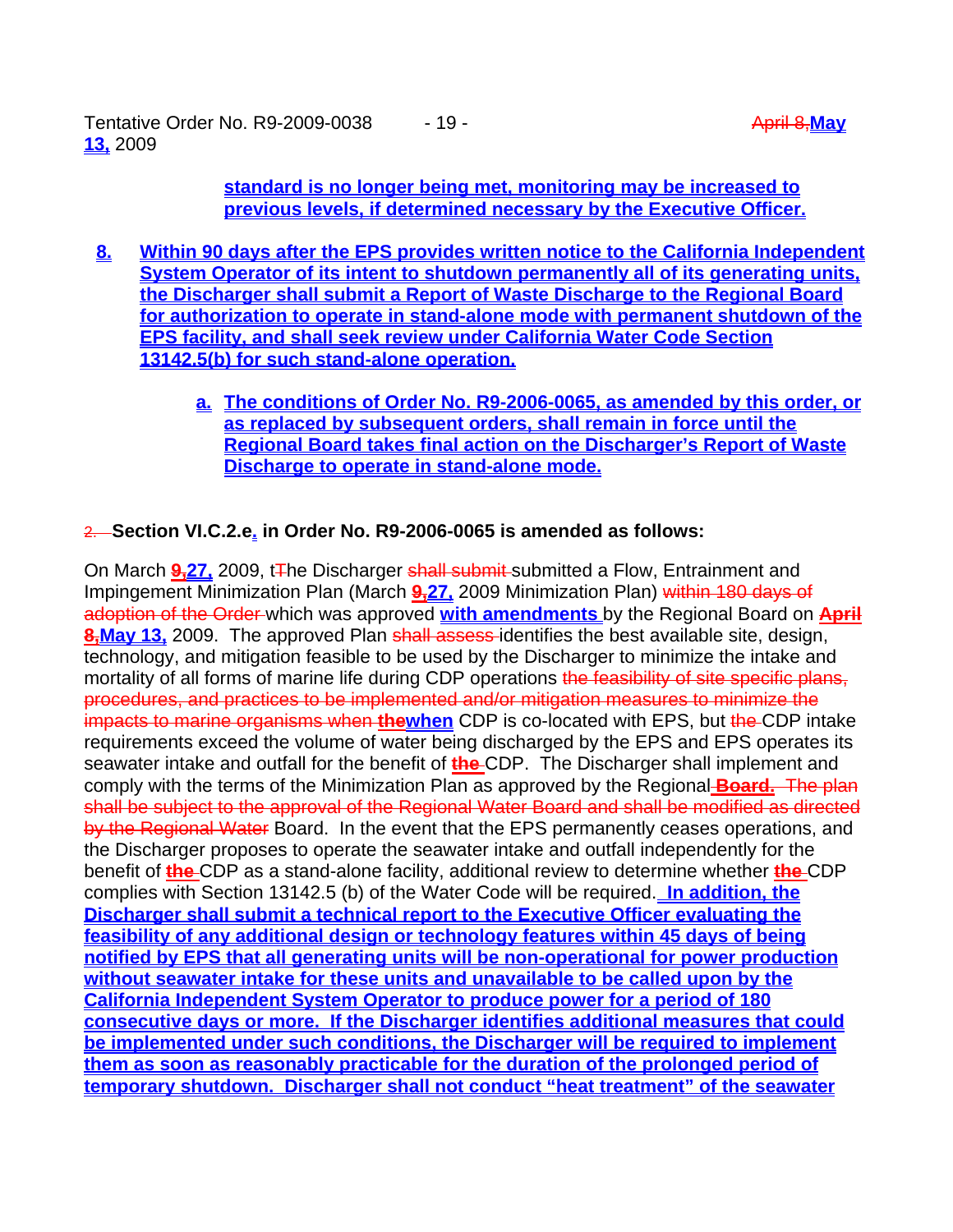# **intake system in the operations of the CDP, and any "heat treatment" shall be conducted by EPS solely for the benefit of its operations.**

#### **Potential Issue** EIR Finding EIR-Required **Mitigation** Regional Board Analysis Entrainment & Impingement No Significant Impact. When operating in conjunction with EPS, the operation of CDP will not change EPS flows and flow velocities, nor cause additional impingement losses. Additional entrainment loss is ~ 0.01% to 0.28%. When operating independent of EPS, flow volume and velocity would be substantially reduced, meeting federal performance standards for impingement. Entrainment loss would range from 2% to 34% of that of EPS. In the event the EPS were to permanently cease operations, and the Developer were to independently operate the existing EPS seawater intake and outfall for the benefit of the project, such independent operation will require CEQA compliance and permits to operate as required by then-applicable rules and regulations for the City and other relevant agencies. The CDP is not subject to 316(b) regulations. To e**i**nsure compliance with California Water Code Section 13142.5(b) requirements when the CDP is colocated with the EPS but the CDP intake requirements exceed the volume of water being discharged by the EPS and EPS operates for the benefit of the CDP, Provision VI.C.2.e of Order No. R9-2006- 0065 requires the discharger to develop a plan to minimize entrainment and impingement, obtain Regional Board approval for the plan, and implement the plan. the discharger must implement and comply with the March **9,27,** 2009 Flow, Entrainment and Impingement Minimization Plan **as** approved by the Regional Board on **April 8,May 13,**

# **Table 12 in the Fact Sheet will be modified as follows:**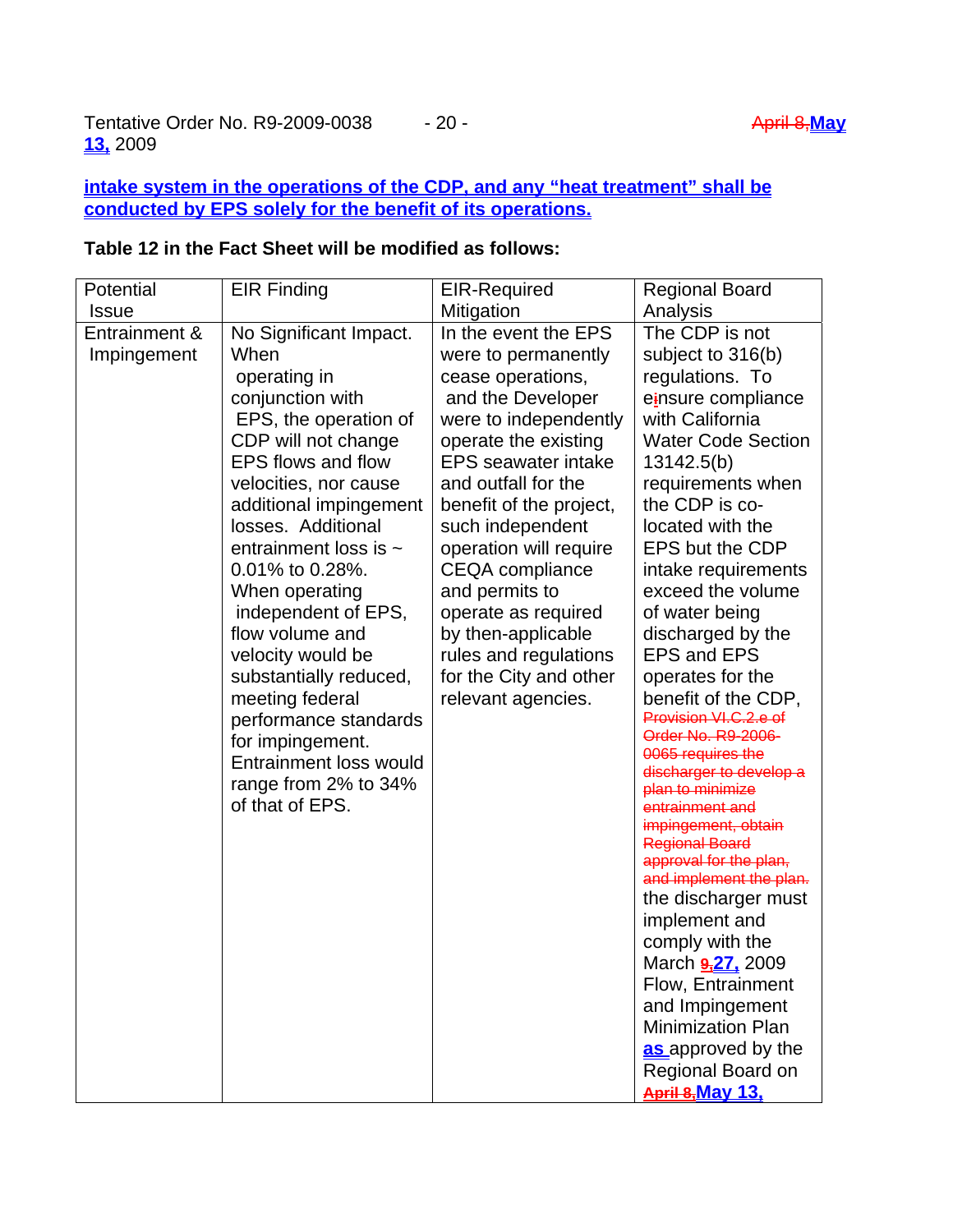Tentative Order No. R9-2009-0038 - 21 - April 8,**May 13,** 2009

|  | 2009. If EPS                    |
|--|---------------------------------|
|  | ceases operations               |
|  | and the Discharger              |
|  | proposes to operate             |
|  | the seawater intake             |
|  | structure and outfall           |
|  | independently for               |
|  | the benefit of the              |
|  | CDP as a stand-                 |
|  | alone facility, the             |
|  | <b>Regional Board will</b>      |
|  | <del>require reevaluation</del> |
|  | efreevaluate                    |
|  | whether the CDP                 |
|  | meets the                       |
|  | requirements of                 |
|  | Water Code section              |
|  | <b>Section</b>                  |
|  | 13142.5(b).                     |

# **Section VII.B.2.e. in the Fact Sheet will be modified as follows:**

e. Flow, Entrainment and Impingement Minimization Plan

 The Discharger's Report of Waste Discharge assessed EPS cooling water flows over a 20.5-year period and concluded that historical EPS flows were sufficient to supply CDP intake flows and provide sufficient dilution water to insure that receiving water salinity is not adversely impacted. The Discharger also concluded that during temporary periods when power generation is suspended for maintenance, unheated EPS thru-flows would be adequate to supply CDP and provide sufficient dilution water to protect receiving water salinity. The Regional Water Board recognizes that future EPS flows may not follow historical trends. For this reason, the Regional Board requires the Discharger to implement and comply with the approved it is warranted to require the Discharger to prepare a Flow, Entrainment and Impingement Minimization Plan to ensure that the requirements of **s**Section 13142.5(b) of the Water Code are complied with when CDP's intake requirements exceed the volume of water being discharged by the EPS and EPS operates **partially** for the benefit of **the CDP.** . The Flow Minimization, Entrainment and Impingement Minimization Plan shall be submitted within 180 days of adoption of the Order.

The plan shall assess the feasibility of site-specific plans, procedures, and practices to be implemented and/or mitigation measures to minimize the impacts to marine organisms when the CDP intake requirements exceed the volume of water being discharge by the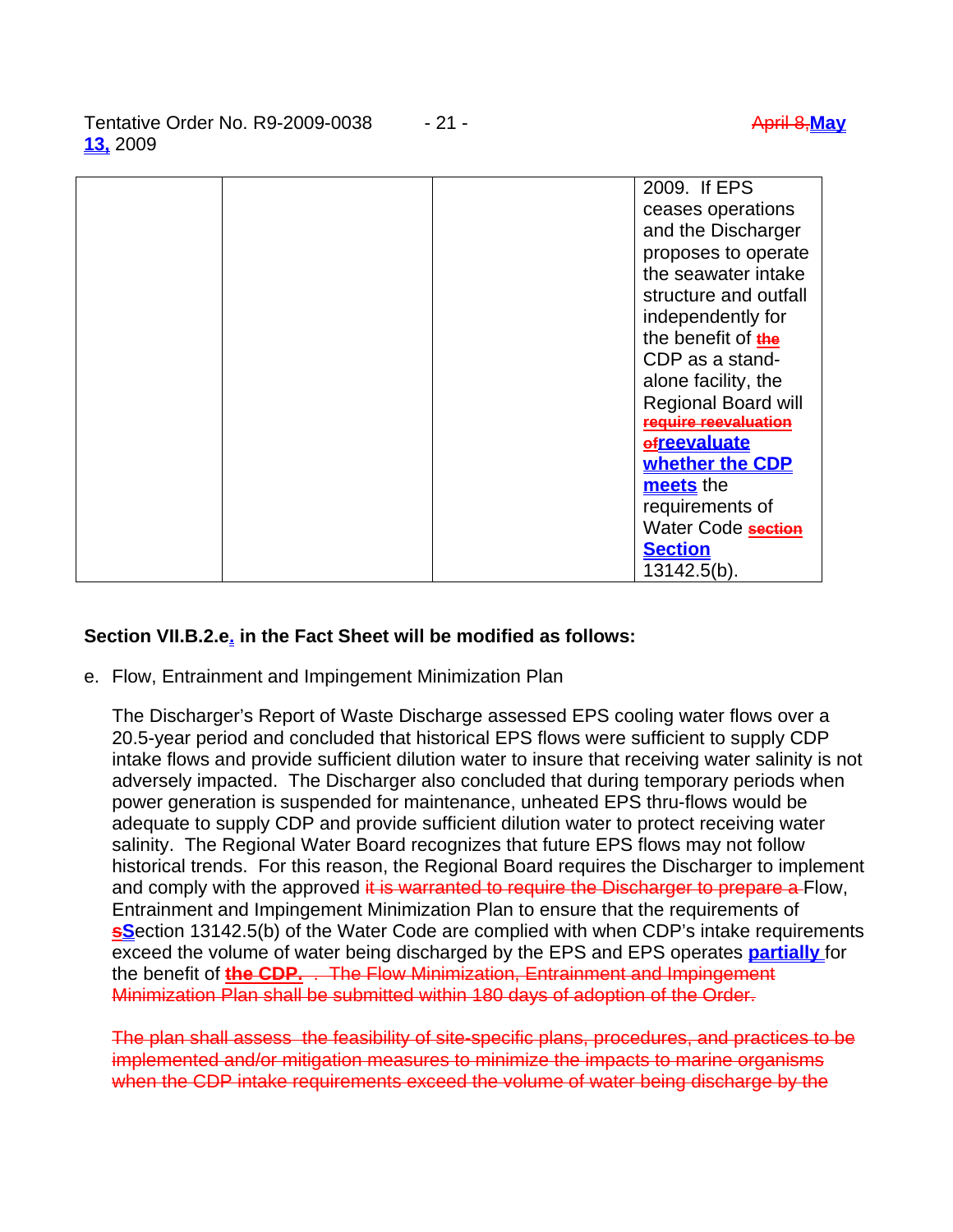EPS. The plan shall be subject to the approval of the Regional Water Board and shall be modified as directed by the Regional Water Board. **CDP.**

# **Section VII.B.4.b. in the Fact Sheet will be modified as follows:**

b. California Water Code Section 13142.5(b) Applicability. Water Code Section 13142.5(b) requires industrial facilities using seawater for processing to use the best available site, design, technology, and mitigation feasible to minimize the intake and mortality of all forms of impacts to marine life. The CDP is planned to operate in conjunction with the EPS by using the EPS cooling water discharge as its source water. When operating in conjunction with the power plant, the desalination plant feedwater intake would not increase the volume or the velocity of the power station cooling water intake nor would it increase the number of organisms impinged and entrained by the Encina Power Station cooling water intake structure. Recent studies have shown that nearly 98 percent of the larvae entrained by the EPS are dead at the point of the desalination plant intake. As a result, a *de minimis* of organisms remain viable which potentially would be lost due to the incremental entrainment effect of the CDP operation. Due to the fact that the most frequently entrained species are very abundant in the area of the EPS intake, Agua Hedionda Lagoon and the Southern California Bight, species of direct recreational and commercial value would constitute less than 1 percent of all the organisms entrained by the EPS. As a result, the incremental entrainment effects of the CDP operation in conjunction with the EPS would not trigger the need for additional technology or mitigation to minimize impacts to marine life.

 In instances when the CDP's intake requirements exceed the volume of water being discharged by EPS, the CDP will implement the approved Flow, Entrainment and Impingement Minimization Plan to comply with the requirements of Water Code **sS**ection 13142.5(b) to use the best available site, design, technology and mitigation feasible to minimize the intake and mortality of marine life.

However, in In the event that the EPS were to cease operations, and the discharger were to independently operate the seawater intake and outfall for the benefit of the CDP, such independent or stand-alone operation will require additional Regional Board review to ensure that CDP operations comply with the requirements of pursuant to Water Code Section 13142.5(b) by employing any additional and/or better design or technology features that were not feasible when EPS was in operation. The Regional Water Board review and approval of the Flow Minimization, Entrainment and Impingement Minimization Plan will address any additional review required pursuant to Water Code Section 13142.5(b).

**Section VI.C. of Attachment F Fact Sheet will be modified as follows:**

**C. Fish Impingement Monitoring**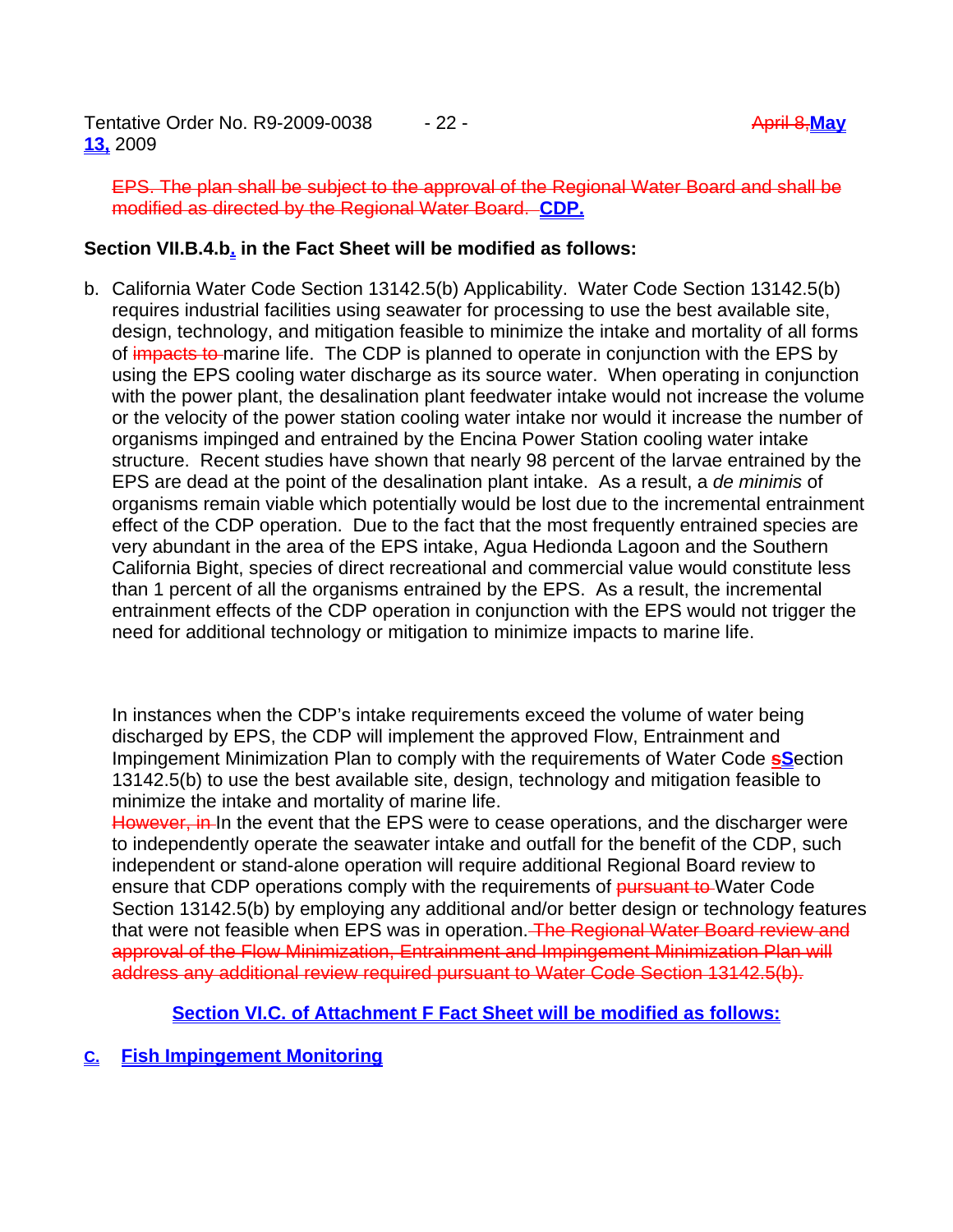Tentative Order No. R9-2009-0038 - 23 - April 8, May and April 8, May and April 8, May and April 8, May and April 8, May and April 8, May and April 8, May and April 8, May and April 8, May and April 8, May and April 8, May **13,** 2009

**As issued on August 16, 2006, the NPDES permit did not require Discharger to monitor for fish impingement. In conjunction with the approval of the Minimization Plan, the Regional Board determined that monitoring for fish impingement is necessary. The permit is being amended to reflect such requirement.**

**The desalination plant will not begin operations until the fourth quarter of 2011, at the very earliest. The permit expires on October 1, 2011. Therefore, the impingement monitoring requirement will not take effect until the next permit cycle.** 

**The current amendment establishes the impingement monitoring requirements. For the next permit cycle, Discharger is required to monitor for 52 continuous 24-hour periods during the first 12 months after the CDP commences operations, giving preference to those days on which the EPS flow is expected to be at or about 304 MGD. Monitoring must be conducted in accordance with the impingement sampling methods described in Sections 9.3 and 10.2 of Attachment 4 to the Minimization Plan, respectively. No impingement monitoring will be conducted during heat treatments.**

**Discharger is required to prepare a report containing detailed analysis of the fish impingement monitoring data, which must be submitted to the Regional Board within 6 months after completion of the field program. In the report, the impingement must be adjusted to reflect the CDP's proportional flow, as described in Approach 3-B of the Minimization Plan, Attachment 5, unless the impingement results from a non-flow related event.** 

**D. Productivity Monitoring**

**Productivity Monitoring Requirements have been added to the permit in Attachment E—the Monitoring and Reporting Program. The purpose of this standard is to ensure that the Discharger satisfies Section 1.1 of the Minimization Plan, which states in pertinent part: "[T]he purpose of the Plan is to minimize the impingement and entrainment of marine life associated with the intake of seawater for desalination because mortality can result from such impingement and entrainment."** 

**Within 4 years upon completed construction of the mitigation wetlands prior to the end of the 2011-2016 permit cycle, 1,715.5 kg per year will be the required performance standard. At the end of the 2011-2016 permit cycle, Discharger will evaluate the impingement monitoring data to determine whether 1,715.5 kg per year actually reflects CDP-related impingement or if this value requires an increase or decrease in order to properly account for CDP's operations.**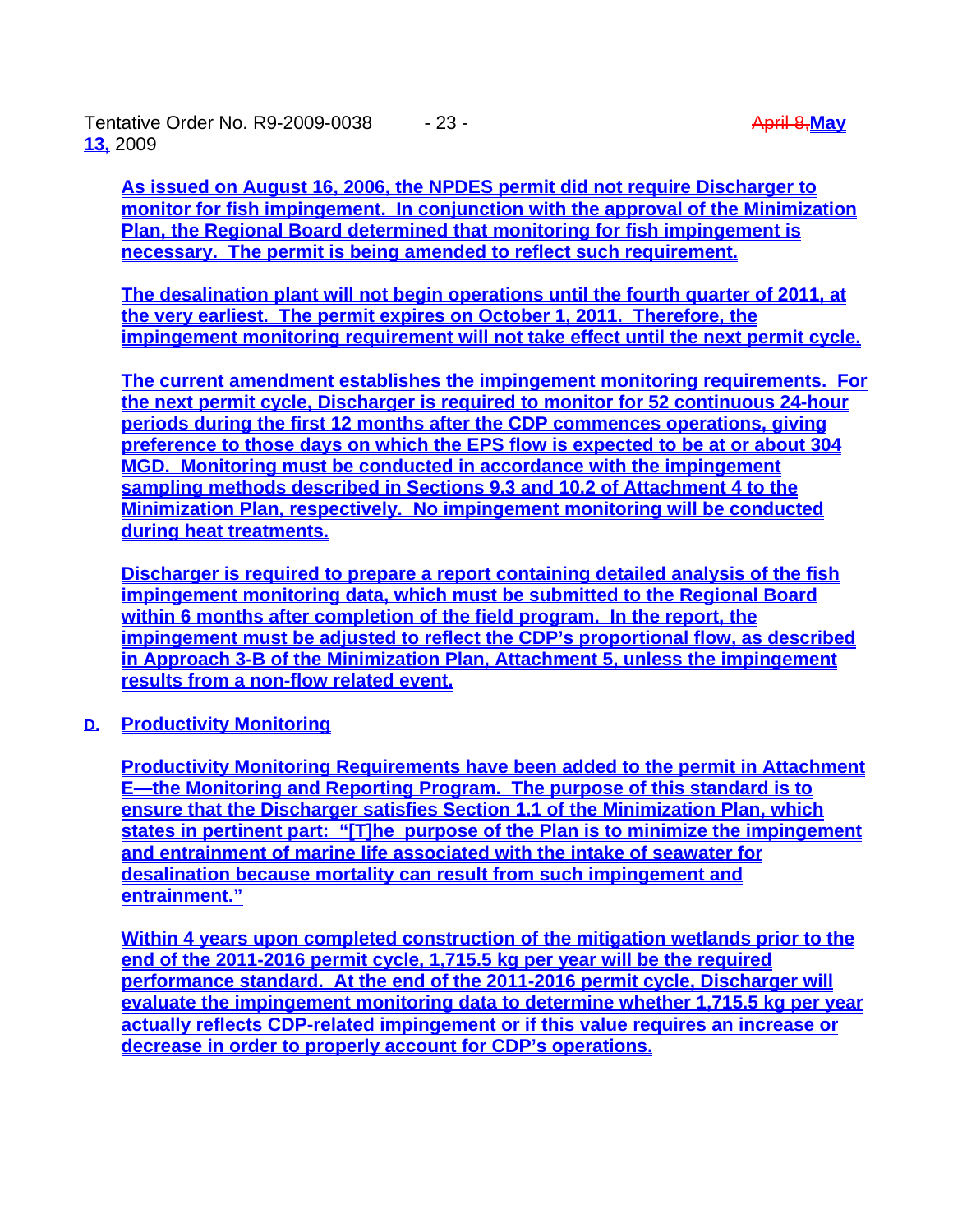Tentative Order No. R9-2009-0038 - 24 - April 8,**May 13,** 2009

**In order to calculate the amount of fish biomass that is "available" as impingement mitigation credit in the mitigation wetlands, it is necessary to distinguish between three fish categories: (1) the three most commonly entrained lagoon species—i.e., gobies, blennies, garibaldi ("Lagoon"); (2) the five most commonly entrained ocean species—i.e., white croaker, northern anchovy, California halibut, queenfish, spotfin croaker ("Ocean"); and (3) all other species ("Other").** 

- **a. Lagoon. Of the up to 55.4 acres of mitigation wetlands that the Discharger has agreed to create or restore to offset potential stand-alone entrainment, 49 acres are designed to mitigate for the entrainment of the most commonly entrained lagoon species (i.e., gobies, blennies and garibaldi). Therefore, to the extent that the mitigation wetlands produce gobies, blennies, and/or garibaldi, 12% of their biomass should be available as impingement mitigation credit (6.4/55.4 = 12%). As a means of streamlining the monitoring and accounting, the Discharger has elected to forego any claim to this credit.**
- **b. Ocean. Of the up to 55.4 acres of mitigation wetlands that the Discharger has agreed to create or restore to offset potential stand-alone entrainment, 6.4 acres are designed to mitigate for the entrainment of the most commonly entrained ocean species (i.e., white croaker, northern anchovy, California halibut, queenfish, spotfin croaker). Therefore, to the extent that the mitigation wetlands produce these ocean species, 88% of their biomass is available as impingement mitigation credit (49/55.4 = 88%).**
- **c. Other. Of the up to 55.4 acres of mitigation wetlands that the Discharger has agreed to create or restore to offset potential stand-alone entrainment, no acres are designed to mitigate for the entrainment of "other species." Therefore, to the extent that the mitigation wetlands produce other species, 100% of their biomass is available as impingement mitigation credit (55.4/55.4 = 100%).**

**When calculating the available fish biomass, the following expression shall be used:** 

*Available Fish Biomass = (88% x Ocean Biomass) + (100% x Other Biomass)*

**Discharger will submit a detailed monitoring plan to the Executive Officer for review and approval concurrent with the submittal of the proposed wetlands Restoration Plan under the MLMP. The methodologies and procedures described therein will be based on the sampling of representative species, potentially including invertebrates, in addition to fish species.** 

**Productivity sampling must be conducted so as to avoid materially disturbing the functioning and viability of the wetlands.**